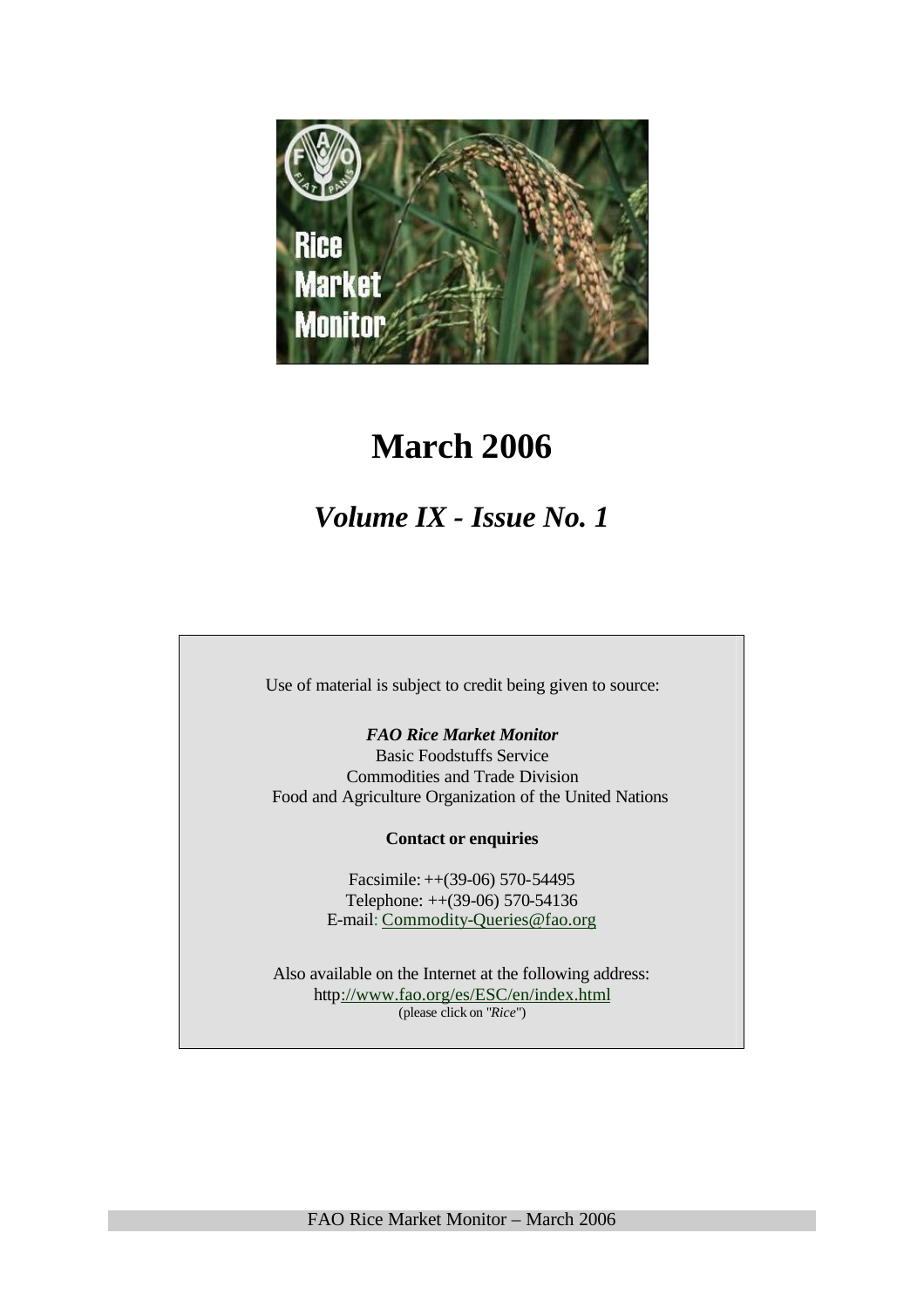#### **OVERVIEW**

- ß **2005** was a record breaking year for the world rice economy. For the third consecutive season, global paddy production experienced a brisk expansion, which lifted it to an all time high of 628 million tonnes. Growth reflected relatively favourable weather conditions in Asia, western Africa and South America and the positive effects of high prices in 2004, which had fostered a general increase in plantings. Tight domestic supplies in a number of countries confronted with production shortfalls in 2004 prompted a surge of global imports in calendar 2005 to a record volume of 29.0 million tonnes. The expansion in trade in 2005 took place despite relatively tight export availabilities in Thailand and China (mainland), as reduced sales from these countries were more than compensated by increased shipments from the other major exporting countries, in particular India, Pakistan and Viet Nam.
- ß At this time in the year, in March, the **2006** paddy season is well advanced in countries located south and along the equator, but sowing is only about to start in countries of the Northern Hemisphere. Based on the FAO first and very tentative forecast, **global paddy production** in 2006 could rise to 634 million tonnes, 6 million, or 1 percent more than in 2005. However, forecasts will remain highly tentative, at least until August/September, when more information on the unfolding of South-West monsoon in Asia will become available.
- ß Paddy **production in Asia** is forecast at 573 million tonnes in 2006, 7 million tonnes more than in 2005. The increase reflects expectations of growth in Bangladesh, China, India and Viet Nam, while output may decline in Cambodia, Japan, the Republic of Korea and Sri Lanka, either driven by ongoing policies to reduce production surpluses or, for those countries that benefited from particularly favourable conditions last season, by expectations of lower yields.
- ß Paddy **output in Africa** is anticipated to rise by 2.4 percent to 21.3 million tonnes in 2006, with much of the gain imputable to Nigeria where policies are supporting an expansion of the sector. By contrast, prospects for the season are negative in **Latin America and the Caribbean**, where output may drop by 2 million tonnes to 24.5 million tonnes. The contraction is foreseen to be concentrated in South America, especially in Brazil, Ecuador, Peru, Uruguay and Venezuela.
- ß **In the rest of the world**, production may increase somewhat in the EU, although the impact of the full implementation, this season, of the partial disconnection of payments to producers from actual rice cultivation is uncertain. The production outlook is positive for the United States and, especially, for Australia, where the ending of the drought has enabled producers to double the area under rice.
- ß FAO's **forecast of trade in calendar 2006** has been lifted to 27.8 million tonnes, but it remains 4.1 percent lower than in 2005. The contraction from last year's exceptional performance is anticipated to be mainly import-driven, as demand by several major importing countries is expected to weaken. There seem to be less physical constraints on the exporter side, although governments could intervene to restrain supplies again this year in an endeavour to keep prices from falling.
- ß The expected contraction of **global rice imports in 2006** would be on account of smaller shipments to Africa, in particular Nigeria, which confirmed a ban on new import contracts in 2006. By contrast, larger volumes of rice are expected to be delivered to Asian countries, in particular to mainland China, Indonesia, Iraq, the Republic of Korea and Turkey, which would more than offset declining imports by Bangladesh, the Philippines and the Islamic Republic of Iran. In the other regions, Brazil, the EU and the United States are all expected to step up their purchases in 2006.
- ß **Global rice exports** are forecast to decline this year, reflecting smaller expected shipments from India, Pakistan, the Rep. of Korea, Egypt, the United States and Uruguay. By contrast, exports from Australia, China, Thailand and Uruguay may rebound, while little change is foreseen for Viet Nam.
- **Global rice carry-over stocks** at the close of the 2005/06 crop years are now estimated to remain very close to their opening level of 99 million tonnes, which might signal that the adjustment process initiated in 2000/01 has reached an end.
- ß Despite the arrival on the market of rice from Northern Hemisphere countries' main crops, **international rice prices** were particularly buoyant in the first quarter of 2006. The FAO All Rice Price Index (ARPI), stable at 101 from June to December 2005, rose to 103 in January 2006, to 105 in February and to 106 in March. World prices may weaken in the coming months, when new crop supplies become available in leading exporting countries such as India, Viet Nam and Thailand, but also in several key importing countries. Policies conducted by the major exporting countries, in particular China, India, Thailand and Viet Nam may, however, thwart the tendency for them to fall.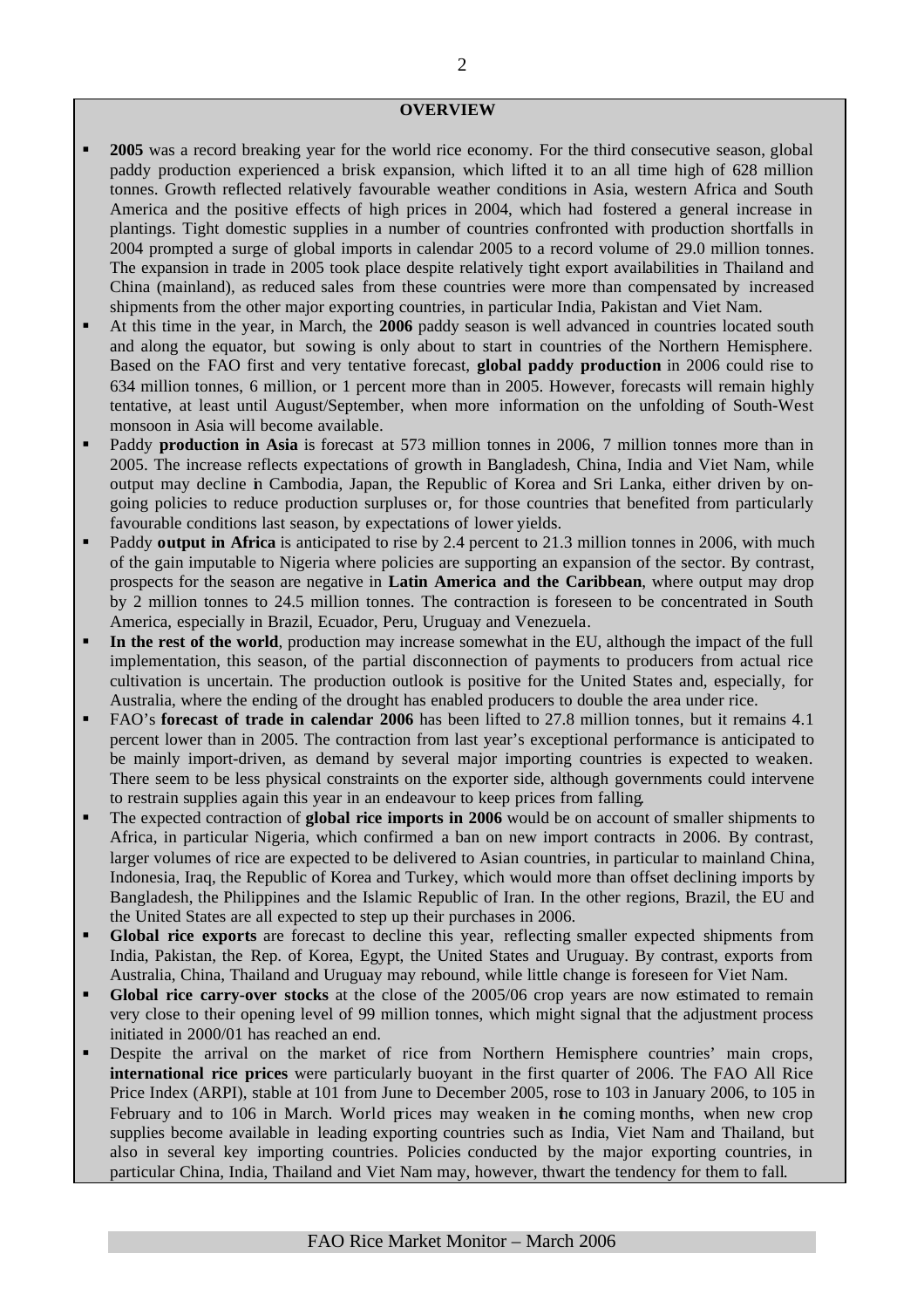# **INFORMATION UPDATE AS OF 25 MARCH 2006**

# **I. PRODUCTION**

# **Global paddy production in 2006 set to rise to 634 million tonnes, up from a revised estimate of 628 million tonnes in 2005**

At this time of the year, in March, producers in the southern hemisphere and along the equatorial line are preparing to harvest their 2006 main paddy crops, while in the northern



hemisphere they are either harvesting their secondary 2005 crops or about to seed/transplant their 2006 main crops.

The first and very tentative FAO forecast for global paddy production in 2006 stands at 634 million tonnes, 6 million tonnes, or 1.1 percent above the current 2005 estimate. However, it is noteworthy that several revisions were made to output numbers in the preceding seasons, of which the most important were those reported by Thailand for 2003, 2004 and 2005. Based on the latest estimates, global

paddy production, which was in the order of 589 million tonnes in 2003, rose by 3.7 percent to 611 million tonnes in 2004 and by 2.7 percent, to 628 million tonnes in 2005.

# **A. ASIA**

### **Positive outlook for 2006 paddy crops in most of Asia**

Several countries in Asia have not yet concluded their 2005 paddy season and are continuing to report changes to their national output estimates. According to the latest FAO aggregation, production in the region reached 566 million tonnes in 2005, a leap of 15 million tonnes from the preceding year. Most of the expansion was on account of Bangladesh, Cambodia, China, India and Thailand, which all harvested particularly large crops, and to, a lesser extent, of Japan, Myanmar, the Philippines and Sri Lanka. By contrast, production fell in the Republic of Korea, Laos and Viet Nam.

The 2006 outlook for production in the region is positive, but, at this stage of the year, highly tentative. A relatively modest increase of 7 million tonnes to 573 million tonnes is currently prospected, much less buoyant than that witnessed in 2005, as rising costs are threatening the profitability of the sector in many producing countries. Much of the increase would be concentrated in Bangladesh, China, India and Viet Nam while output may decline in Cambodia, Japan, the Republic of Korea and Sri Lanka, either driven by on-going policies to reduce excess supply, or by expectations of a return to more normal, less buoyant, yields than those obtained in the 2005 season.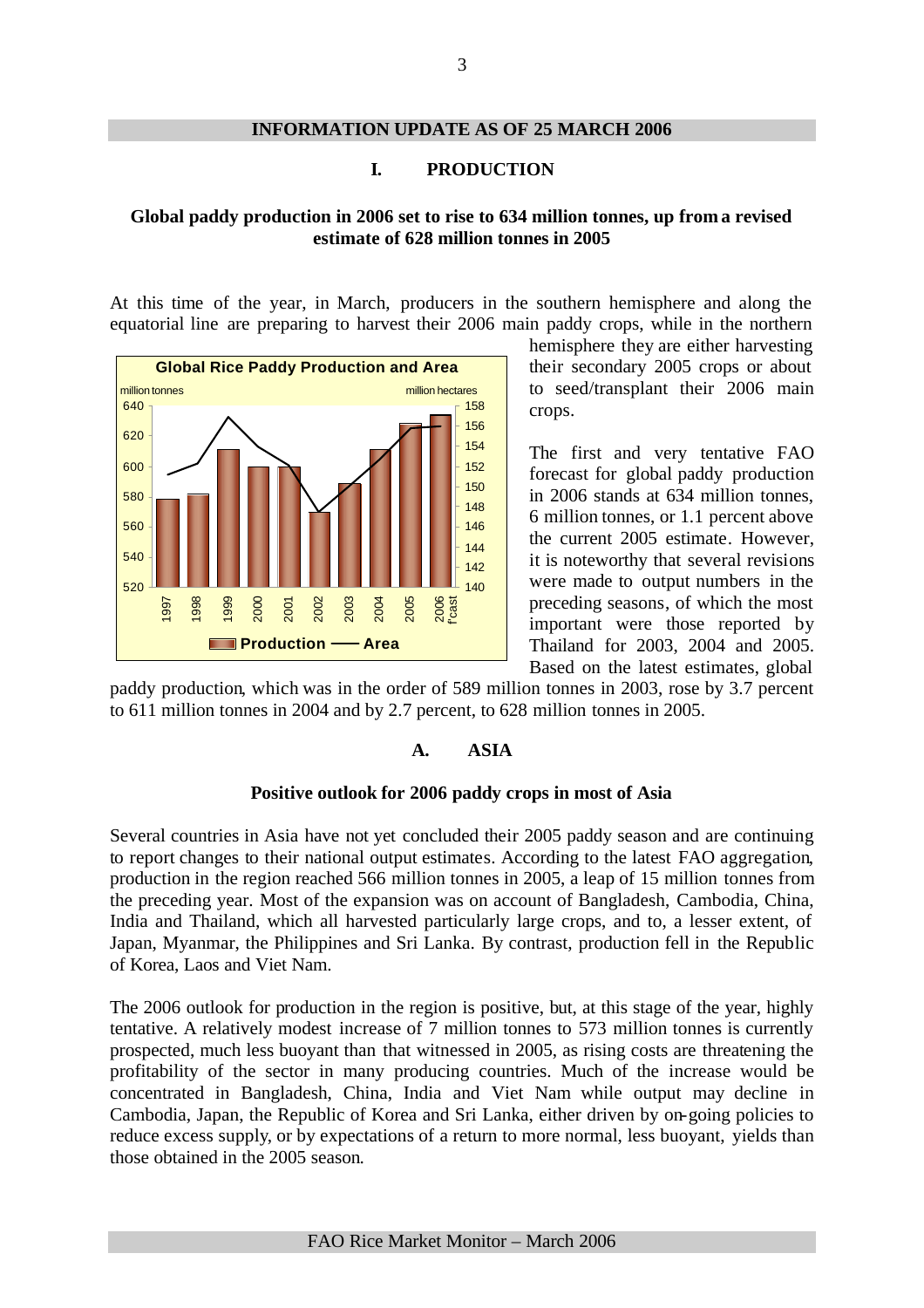

In **Bangladesh**, planting of the 2005 irrigated Boro paddy crop, the last of the three crops grown each season, was concluded in February. Overall, production in 2005 is estimated at 41.1 million tonnes, 9 percent or 3.4 million tonnes more than in 2004. The dynamic growth reflected an expansion of plantings, fostered by high prices since 2004, an adequate supply of improved seeds and fertilizers and favourable weather. The early forecast for production in 2006 shows only a modest increase from the 2005 record, to 41.4 million tonnes.

In **Cambodia**, the latest official forecast for 2005 also points to a record production of 5.6 million tonnes, which would represent a 34 percent gain from the previous year, much larger than anticipated. This outstanding growth reflects an excellent outturn of the main rainy season paddy crop, despite early drought problems, and assumes a normal output from the dry season, irrigated crop, which will be harvested in April. In 2006, production may fall back to 5.2 million tonnes.

The 2005 production forecast for **mainland China** remains at 181.9 million tonnes, which represents a 2 percent increase from 2004. The growth is relatively modest if compared with the 11 percent expansion recorded in the preceding year, especially if viewed against the backdrop of the government incentives granted over the season. These have taken the form of relatively favourable government procurement prices and direct payments, which for the whole grain sector were reported to have amounted to 13.2 billion Yuan (US\$ 1.64 billion), distributed among 29 provinces, in addition to 5.5 billion Yuan (US\$ 683 million) flowing to major grain producing counties.

The positive effects of public support were eroded by falling market prices in 2005, affecting, in particular, Indica rice from the early crop. By contrast, rising domestic demand for quality rice sustained Japonica prices. Although the 2006 season will not begin until the first, early rice crop is planted in March, production in 2006 is prospected by FAO to rise to 185 million tonnes, up 1.7 percent from 2005. On 1 March, the Central Government announced the level of protective prices for 2006, which remain at the 2005 levels of Yuan 1400 per tonne (US\$ 174.5 per tonne) for Indica rice from the early crop, Yuan 1440 per tonne (US\$ 179.5 per tonne) for

|      | <b>Early</b><br><b>Indica Rice</b> |                                                                                                                                                                                                                                                                                                                                               |             |  |  |  |  |  |  |  |  |  |
|------|------------------------------------|-----------------------------------------------------------------------------------------------------------------------------------------------------------------------------------------------------------------------------------------------------------------------------------------------------------------------------------------------|-------------|--|--|--|--|--|--|--|--|--|
|      |                                    | <b>China: Domestic Rice Prices</b><br><b>Japonica Rice</b><br><b>Production</b><br><b>Areas</b><br>US\$ per tonne<br>207.1<br>241.3<br>162.4<br>198.3<br>174.4<br>222.0<br>174.3<br>204.2<br>181.5<br>206.8<br>278.4<br>305.4<br>250.4<br>321.0<br>Source: China National Grain & Oils Information Centre<br>Analysis And Forecast Department | <b>Sale</b> |  |  |  |  |  |  |  |  |  |
|      | <b>Wholesale</b>                   |                                                                                                                                                                                                                                                                                                                                               | Areas       |  |  |  |  |  |  |  |  |  |
|      |                                    | 254.3                                                                                                                                                                                                                                                                                                                                         |             |  |  |  |  |  |  |  |  |  |
| 1999 |                                    |                                                                                                                                                                                                                                                                                                                                               |             |  |  |  |  |  |  |  |  |  |
| 2000 |                                    |                                                                                                                                                                                                                                                                                                                                               | 207.0       |  |  |  |  |  |  |  |  |  |
| 2001 |                                    |                                                                                                                                                                                                                                                                                                                                               | 238.7       |  |  |  |  |  |  |  |  |  |
| 2002 |                                    |                                                                                                                                                                                                                                                                                                                                               | 215.6       |  |  |  |  |  |  |  |  |  |
| 2003 |                                    |                                                                                                                                                                                                                                                                                                                                               | 220.9       |  |  |  |  |  |  |  |  |  |
| 2004 |                                    |                                                                                                                                                                                                                                                                                                                                               | 321.8       |  |  |  |  |  |  |  |  |  |
| 2005 |                                    |                                                                                                                                                                                                                                                                                                                                               | 336.9       |  |  |  |  |  |  |  |  |  |
|      |                                    |                                                                                                                                                                                                                                                                                                                                               |             |  |  |  |  |  |  |  |  |  |

Indica rice from the intermediate and late crops and Yuan 1500 per tonne (US\$ 186.9 per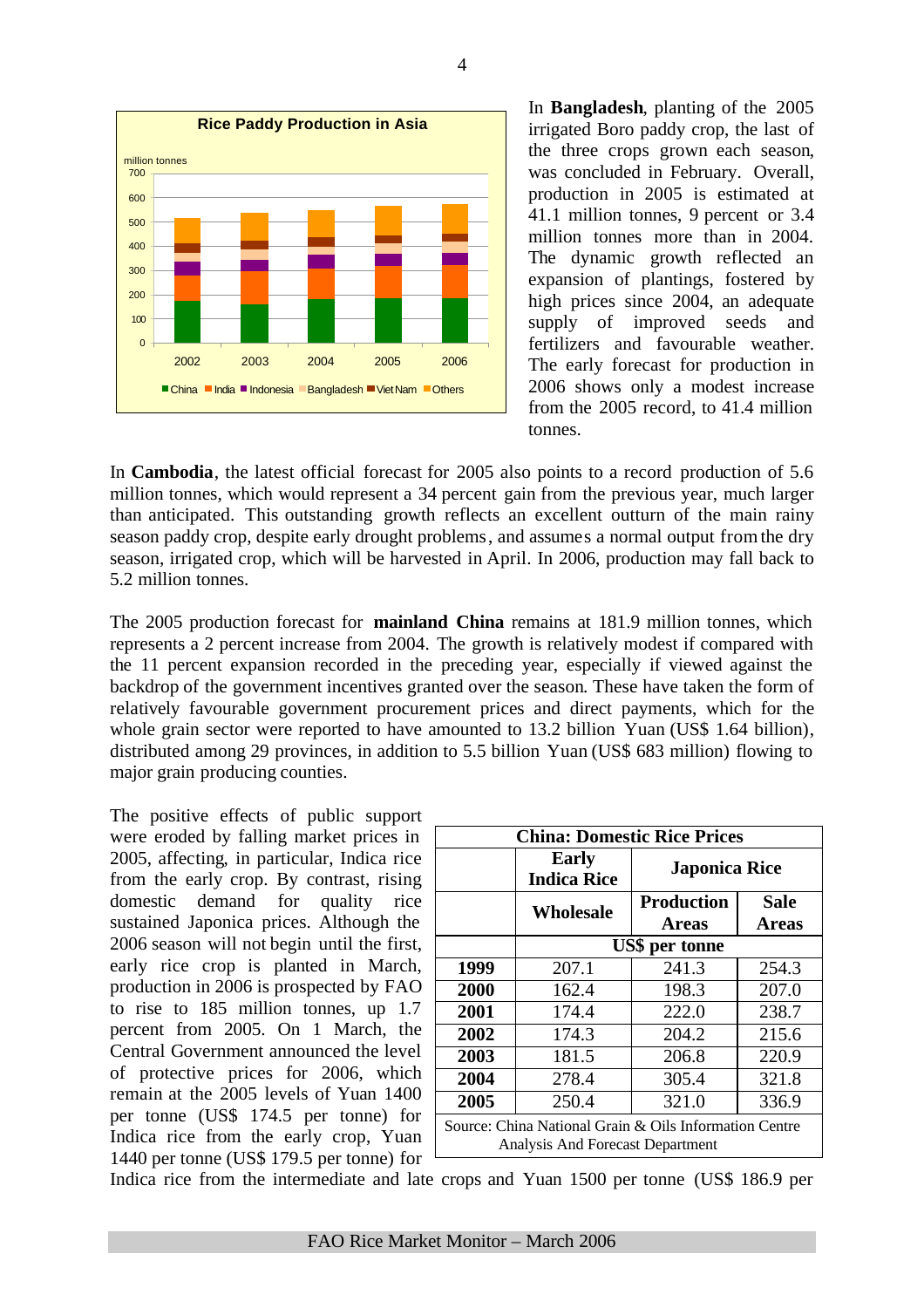tonne) for Japonica rice. The maintenance of support price levels suggests the Government wishes to keep a supportive stance towards sector, especially in view of the dwindling size of domestic rice reserves. The central government decision, last December, to eliminate an historical agricultural tax on 1 January 2006, three years earlier than originally scheduled, was a further step to assist the agricultural sector, in an attempt to narrow the widening income disparity between rural and urban residents.

As more rice fields continue to be converted into urban land, China is trying to mitigate their negative impact on production by raising yields. However, as the country already gathers 6.3 tonnes per hectare, the scope for sizeable increase in productivity appears limited in the short run and further gains may have to rely on the dissemination of the new high-performing hybrid, "super rice" varieties, which have been reported to yield up to 18.3 tonnes per hectares. Already in 2005, the authorities launched a "super" rice popularization programme  $\frac{1}{2}$ , which targeted 4 million hectares in 12 grain-producing provinces for planting with the superrice varieties in 2006. As for the risks associated with the cultivation and consumption of GMO rice, a bio-safety advisory committee failed to reach a consensus on the release, on a commercial basis, of one blight-resistant and three insect-resistant rice varieties when it met in November 2005.

In **India**, transplanting of the 2005 secondary Rabi crop started in January. Meanwhile, the government released its second advance estimate of the main 2005 Kharif crop, at 75.98 million tonnes, milled basis, equivalent to some 114.0 million tonnes of paddy. As a result and based on expectations of an average Rabi harvest of 11.88 million tonnes (17.82 million tonnes of paddy), the forecast for India's paddy production in 2005 has been raised to 131.8 million tonnes, 3 percent more than in 2004. Paddy output in 2006 is very preliminarily forecast to be in the order of 134.0 million tonnes (equivalent to 89.3 million tonnes of milled rice), based on expectations of average yields and of a 1.4 percent increase in plantings.

Harvesting of the main 2006 paddy crop in **Indonesia**, a southern hemisphere country, began in January and reached a peak in February. Heavy monsoon rains and flooding between October and January caused damage to crops in Java, but the losses appear to have been limited and similar to those incurred in previous years. The Government has set a production target for the whole 2006 season of 54.25 million tonnes, which would surpass last year excellent performance by 200,000 tonnes. To support the expansion, the official rice purchasing prices were raised, as of 1 January 2006, from Rupiah 1,330 to Rupiah 1,730 per kilo (US\$ 187 per tonne) for wet paddy, from Rupiah 1,740 to Rupiah 2,250 per kilo (US\$ 243 per tonne) for dry paddy and from Rupiah 2,790 to Rupiah 3,550 per kilo (US\$ 384 per tonne) for milled rice. The government also announced it would increase its budgetary allocation on fertilizer and rice seedling subsidies from Rupiah 2.5 trillion in 2005 to Rupiah 3 trillion (US\$ 325 million) in 2006.

|              |                                              |         | <b>Indonesia: Paddy Production by crop (000 tonnes)</b> |         |         |         |         |         |
|--------------|----------------------------------------------|---------|---------------------------------------------------------|---------|---------|---------|---------|---------|
|              | 1999/00                                      | 2000/01 | 2001/02                                                 | 2002/03 | 2003/04 | 2004/05 | 2005/06 | 2006/07 |
| Dry land     | 2,665                                        | 2.692   | 2.565                                                   | 2.591   | 2.759   | 2.879   | 2.833   | 2,831   |
| Wet land     | 48,201                                       | 49,207  | 47,896                                                  | 48,899  | 49.378  | 51,209  | 51.224  | 51,424  |
| <b>Total</b> | 50,866                                       | 51,899  | 50,461                                                  | 51.490  | 52,137  | 54,088  | 54,056  | 54,255  |
|              | Source: Ministry of Agriculture – Indonesia. |         |                                                         |         |         |         |         |         |

<sup>&</sup>lt;sup>1</sup> The programme launched in 2005 will last six years and is to cover 8.52 million hectares, or 30 percent of the rice area).

l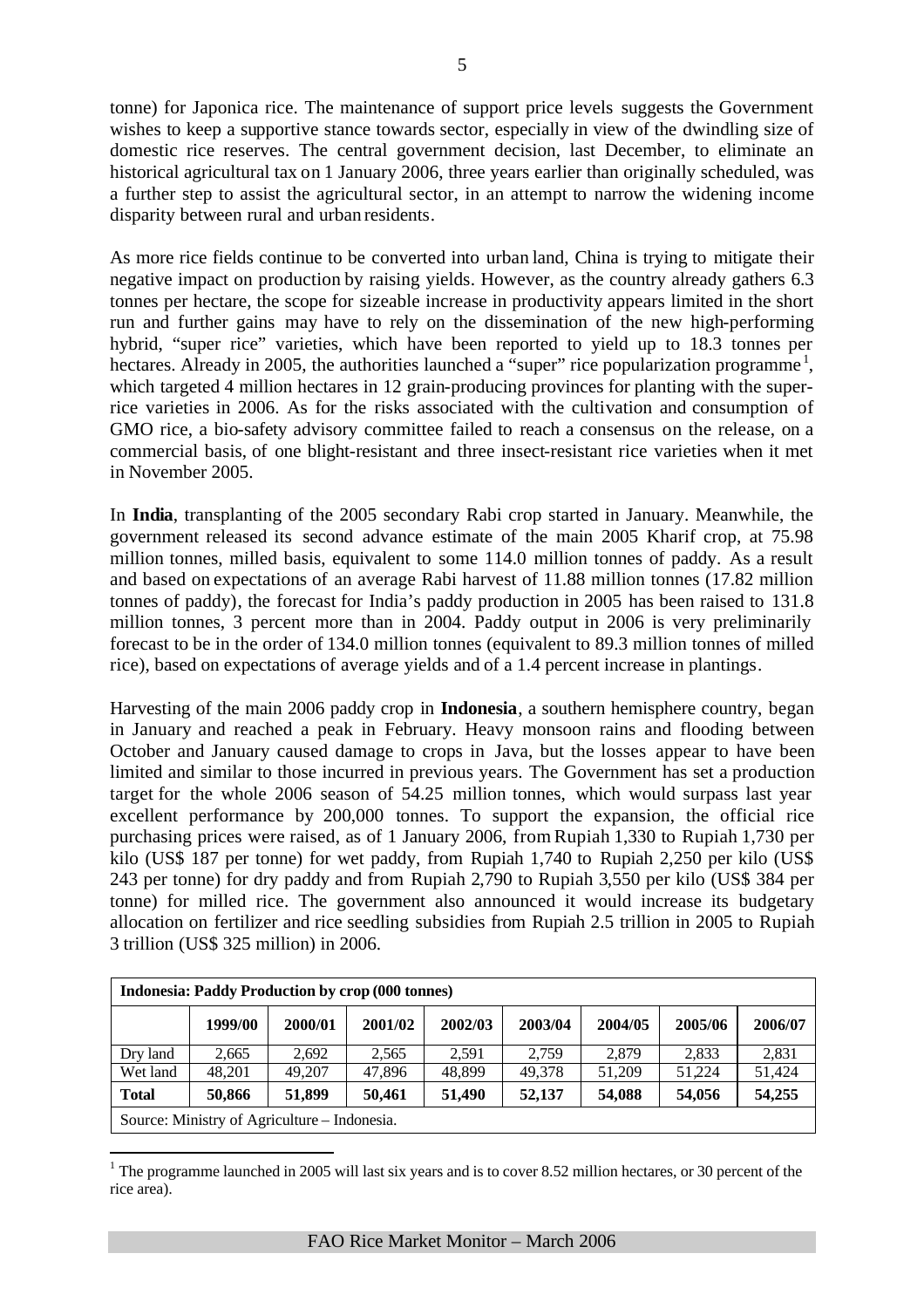With the ultimate goal of attaining rice self-sufficiency, the **Islamic Republic of Iran** announced in December it would plant 130,000 hectares, or about 20 percent of its rice area, with high-yielding hybrids in 2006, rising to 180,000 hectares by 2008. It also declared to have authorized since 2004 the cultivation of genetically modified rice on several thousand hectares and its commercialization. The hybrid rice programme will be concentrated in the northern part of the country, in particular in the province of Gilan. The scheme, which has been allocated Rials 10 trillion (about US\$ 1 billion), also envisages optimizing fertilizer applications. It should contribute to further growth in production this season, to 3.4 million tonnes under normal weather conditions, or 100,000 tonnes more than last year.

Although rice for the 2006 season in **Japan** will not be seeded until April, production there is anticipated to fall, in line with on-going government policies. Forecast from the Government points to a 7 percent contraction from the 2005 bumper crop, to 10.55 million tonnes. In December, the Government released a budget proposal that included a new policy framework aimed at stabilizing agricultural incomes and at promoting a consolidation of farms. The plan, for implementation in the 2007 crop year, spells out two major items under the rice policy reform, dealing with support measures and the introduction of a new mechanism to balance supply and demand, the details of which have not yet been issued to the public. The agricultural reform hinges on the granting of direct payments only to those farms that meet a minimum size, a departure from the uniform policy stance previously followed. To be eligible to the payments, the area of individual farms should be, at least, of 10 hectares in Hokkaido and 4 hectares in the rest of the country. For community farming organizations, such as cooperatives, the minimum size required for eligibility was set at 20 hectares. The framework leaves room for exceptions for smaller farms facing enlargement constraints. The government is predicting the proposed measures to foster a 70 percent to 80 percent concentration of agricultural land over a 10 to 15 year period.

The **Republic of Korea** announced it would allocate won 901.5 billion (US\$ 936 million) to bring relief to rice producers that faced a decline in prices in 2005 to levels below the minimum guaranteed price of Won 170,083 per 80 kg sack (US\$ 2,200 per tonne). The announced compensation is to amount to Won 25,546 per 80 kg sack of milled rice (US\$ 330 per tonne). Since March 2005, the Government has refrained from intervening through market purchases as a means to sustain producer prices. Instead, it agreed to compensate farmers for 85 percent of the shortfall between the minimum guaranteed price level and the average market price in the previous three years. Rice farmers have also been eligible to direct, decoupled, payment benefits, of Wong 600,000 (US\$ 600) per hectare per year. In addition, to facilitate the restructuring of the sector, the Government granted a Won 3 million (US \$3,000) per hectare, as an incentive to keep rice fields idle, which contributed to a 2 percent reduction of plantings in 2005. The trend is anticipated to continue, which may result in a further 100,000 tonne drop of production to 6.3 million tonnes in 2006.

In **Malaysia**, the main 2006 paddy crop is currently under harvest. Last December, exceptional rainfall was reported to have caused flooding in the rice bowl of Perlis, in the North-eastern end of the Peninsula, bordering Thailand, affecting about 23,000 hectares, about 3 percent of the country's rice area. While no assessment of the impact has been made available, it might result in production this season falling somewhat below the 2.2 million tonnes estimate for 2005.

**Nepal's** official estimate of production in 2005 has been revised upward to 4.209 million tonnes, down slightly from the 4.290 million tonnes harvested in the previous year. The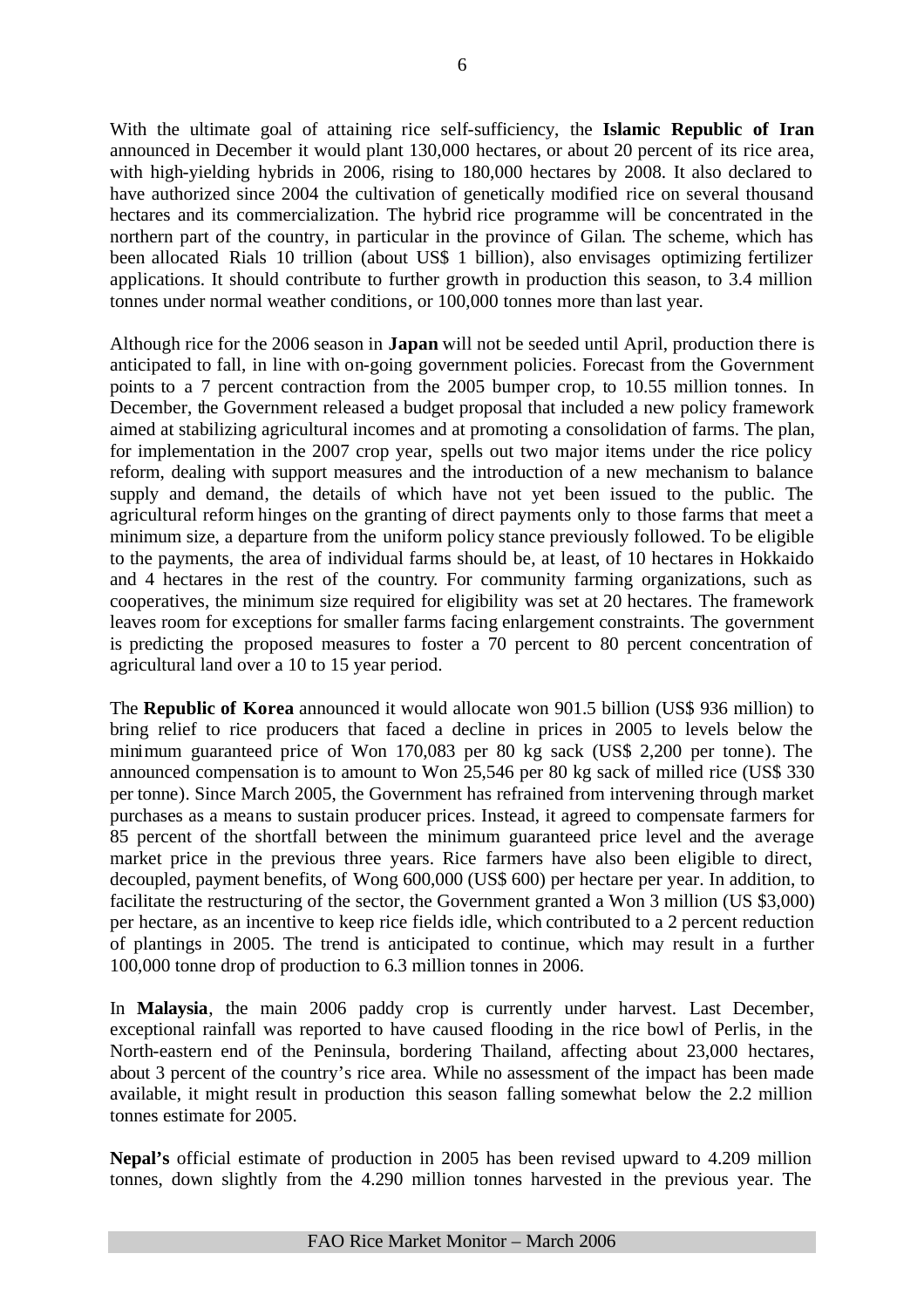decline was caused by a combination of drought and floods. In 2006, the sector is expected to recover.

The official 2005 production estimate has also been raised in **Pakistan** to 7.7 million tonnes, up from a previous figure of 7.5 million tonnes and the highest level since 1999. Since then, the country has experienced several years of drought, with negative consequences on the sector, and has launched several ambitious projects for the construction of water reservoirs, including the dams of Akori, Basha, Kalabagh, Koramtangi and Munda, which are set for completion in 2016. Following the prevailing expansionary trend, production in 2006 is set to expand further to 7.8 million tonnes, provided mo nsoon rains follow a normal pattern. The sector could also respond positively to an announced re-activation, last December, of purchases by PASSCO, the public procurement agency, in the Sindh and Balochistan provinces, where bumper harvests had caused strong declines in farm prices. The predetermined paddy price, however, was rather low at Rupees 300 per 40 kg (US\$ 125 per tonne).

In **the Philippines,** the official production forecast for the 2005 paddy season (July 2005 to June 2006) shows a 3 percent increase from the previous year to 14.959 million tonnes, reflecting a small increase in the July-December output and expectations of a 5 percent recovery in the first semester of 2006. FAO's preliminary outlook for production over the 2006 season shows a 1.6 percent increase to 15.2 million tonnes, as the sector continues to benefit from public support in the dissemination of hybrid rice cultivation, a mainstay of the country's expansionary rice policy. In 2005, the government was reported to have extended a Pesos 1,350 (about US\$ 25) per hectare subsidy to plant hybrid rice on around 400,000 hectares, with the overall budget established at some Pesos 540 million (US\$ 10 million).

With the results of the secondary 2005 Yala crop in **Sri Lanka** becoming firmer, the official 2005 production estimate has been revised upward slightly to 3.246 million tonnes, a 23.5 percent increase from the outcome of the previous year. As for the 2006 season, the country started harvesting the main Maha crop in February. According to official estimates, it may be 6 percent smaller than the 2005 Maha crop, principally reflecting a contraction in the area. As a result and based on expectation of an average 2006 Yala crop, FAO sees production in 2006 declining by 4 percent to 3.1 million tonnes.



As harvesting of the 2005 secondary paddy crop is well advanced, **Thailand** released its first official production forecast for the season at 29.9 million tonnes. At the same time, the 2003 and 2004 official output figures were raised by 2.4 million tonnes to 29.5 million tonnes and by a hefty 4.6 million tonnes to 29.9 million tonnes, respectively. In both cases, the revision reflected upward adjustments of yields to some 2.9 tonnes per hectare. The revised 2004 production estimate showing only a modest decline

from the previous year is at odds with the information that was available in 2004, when erratic weather conditions were thought to have caused havoc to the sector. However, the rise of yields is an important development for the rice economy, as low rice productivity has been a predominant feature of the sector in Thailand.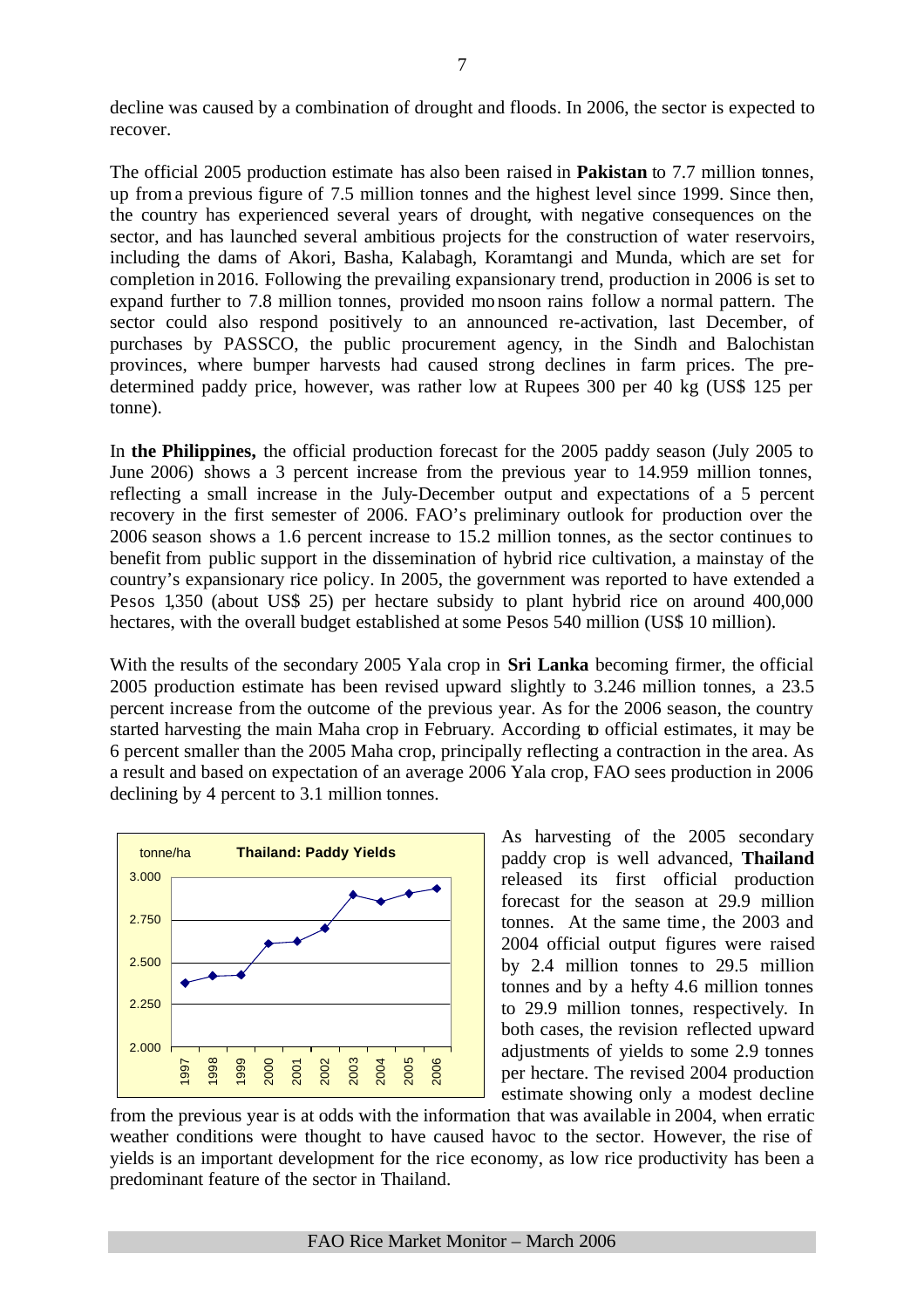As for the 2006 season, in January the Ministry of Agriculture anticipated the main paddy crop to rise by 500,000 tonnes to 23.9 million tonnes. Accordingly, FAO's forecast of production over the full season (including the main and secondary paddy crops) has been set at 30.5 million tonnes, 2 percent above 2005. The increase is consistent with the higher



intervention prices offered under the government pledging programme, a novelty of which, this year, consisted of an on-farm mortgage scheme, that encourages farmers to store the rice on farm, against a compensation by the Government of baht 20 (US\$ 0.51) per tonne, per month, to cover storage costs. Since the beginning of November, the government purchases from the main crop are estimated in the order of 5 million tonnes, more than 3 million tonnes of which corresponded to fragrant rice. Another 2 million tonnes are expected to be purchased from the secondary crop,

under the new pledging programme, which will run from 16 March to 31 July. Procurement prices have been announced to remain at baht 7,100 (US\$ 180.3) per tonne for 100 percent paddy rice and at baht 7,000 (US\$ 177.8) per tonne for 5 percent paddy.

In **Viet Nam,** farmers have started harvesting the Winter/Spring paddy crop, the first of the 2006 paddy season and the most important for export purposes. Since the beginning of planting in November-December, crop development on 200,000 - 300,000 hectares of rice land in the Northern provinces have been afflicted by insufficient rainfall, with water of the Red River falling to its lowest level in 100 years and reservoirs only filled to  $50 - 60$  percent of their capacity. In response, the Government was reported to have offered incentives, in the form of input subsidies, to farmers moving out of rice into less water-demanding crops. Assuming normal weather conditions over the rest of the year, FAO's first forecast for overall production in 2006 has been set at 36.5 million tonnes, up 2 percent compared with 2005.

# **B. AFRICA**

# **Paddy production forecast to rise 2.4 percent in 2006**

Rice-production activities in Africa are largely at a standstill, except in countries located south of the equator where the 2006 paddy crops are about to reach maturity. As for 2005, production in the region is estimated at some 20.8 million tonnes, 1.4 million tonnes more than in the previous year, reflecting favourable weather conditions and limited pest incidence. In 2006, production is the region is forecast to rise to 21.3 million tonnes, with much of the change imputable to Nigeria, where current policies are supporting a strong expansion of the sector.

In **Egypt**, the leading rice producing country in the region, the government official estimate of paddy production in 2005 has been revised upward to 6.130 million tonne in 2005, which would still be 3 percent less than in the previous season, reflecting mainly a 5 percent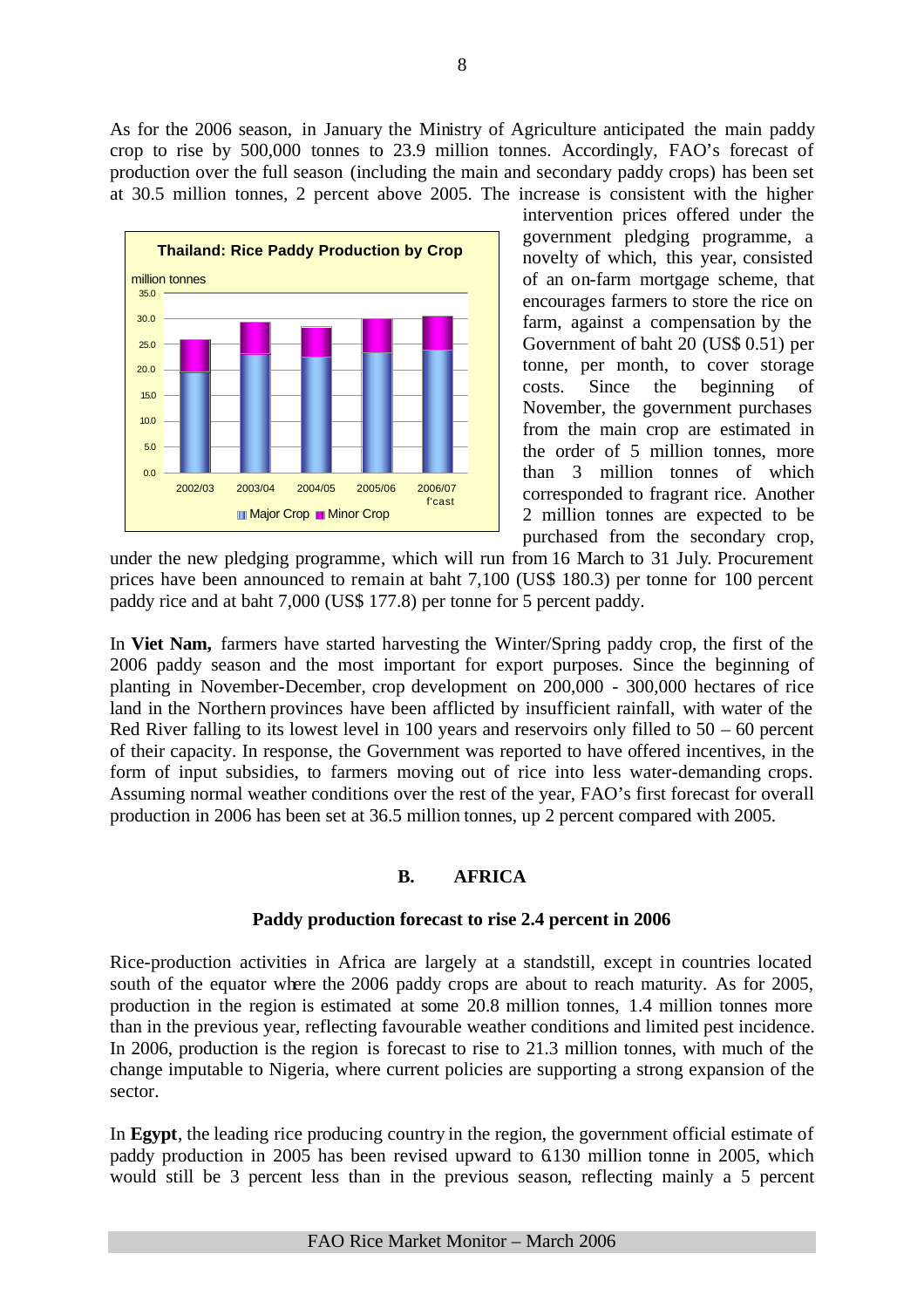contraction of the area planted. There were further productivity gains, however, with yields estimated at a record 9.995 tonnes per hectare in 2005. The FAO forecasts a modest recovery of production in the country to 6.2 million tonnes, as favourable returns and strong export demand, especially for medium grain rice, are expected to stimulate the rise.



In *Western Africa*, pending the arrival of the rains that will mark the opening of the 2006 season in April, countries have been gauging the level of their 2005 production. In general, the past season evolved favourably in the subregion, with timely and well distributed rainfall and little incidence of pests and diseases. As a result, excellent crops are estimated to have been harvested in **Burkina Faso** (+46 percent to 108.5 thousand tonnes), **Chad** (+60 percent to 145.7 thousand tonnes), **Mali**  $(+28$  percent to 907.3 thousand tonnes) and **Senegal** (+24

percent to 321 thousand tonnes), while more modest production growth rates have been estimated for **Guinea** (+7 percent to 965.8 thousand tonnes)**, Guinea Bissau** (+10 percent to 98.3 thousand tonnes) and **Mauritania** (+12 percent to 95.5 thousand tonnes)**.** By contrast, flooding impaired the irrigated rice crop in **Gambia**, resulting in a contraction of paddy production (-14 percent to 28 thousand tonnes). Most of the above countries suffered from rice shortages in the first half of 2005, when prices were reportedly doubling in certain locations. Prospects for production in 2006 in the above cited countries will highly depend on the weather situation, but are generally positive given expectations of favourable market conditions again in 2006.

Among other western African countries, **Nigeria** is foreseen to witness a 14 percent surge in production to 4.8 million tonnes in 2006, after recording an estimated 20 percent increase in 2005 in a context of strong support from the Government. Among the measures aimed at assisting rice producers this season, the implementation of a rice import ban in 2006 was officially confirmed during a Presidential Retreat on Agriculture that was held in Kaduna State in December 2005. On the other hand, little can be predicted in the **Cote d'Ivoire**, where an important consequence of civil conflict in recent years has been a displacement of labourers, often immigrants, from the producing areas. In February 2006, the key players in the conflict committed to peace efforts, which may support a recovery of the rice sector.

In several parts of *southern and eastern Africa*, harvesting of the 2006 paddy crops is about to start. This is principally the case of **Madagascar**, where gathering of the main crop should begin around April. The country, which is highly susceptible to cyclones between January and April, was little affected by a tropical storm that threatened its southeast coast late in January 2006. Barring major setbacks in the coming months, paddy production may reach 3.5 million tonnes, surpassing the excellent performance achieved in 2005, when production soared by 12 percent to a record 3.4 million tonnes. In **Mozambique**, the rainy season, which normally starts in November, was delayed in the central provinces where the bulk of the country's paddy is grown. Heavy rains from a tropical depression in January were reported to have caused some localized crop losses. Nonetheless, the crop outlook remains positive with production set to increase by 3 percent. In **Uganda,** the dynamic expansion in rice cultivation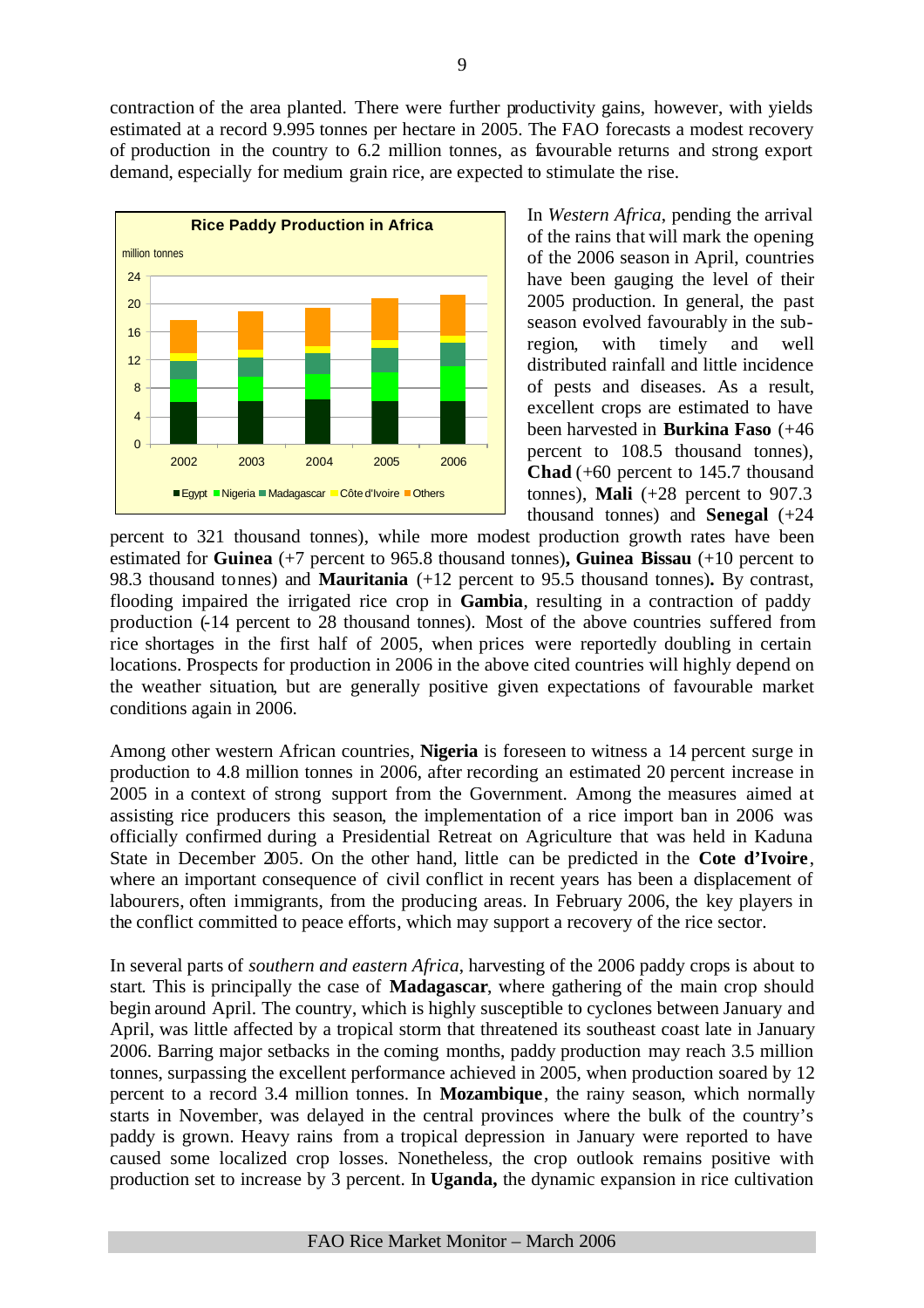witnessed since 2000 is anticipated to proceed, which may raise output in 2006 by 12 percent to 190,000 tonnes. In the sub-region, however, many countries received below-average precipitation in the last quarter of 2005, when rice crops are normally planted. As a result, paddy output may fall this season in **Kenya**, **Rwanda**, **Sudan** and **Tanzania**.

# **C. CENTRAL AMERICA AND THE CARIBBEAN**

# **After stagnating in 2005, production expected to rebound in 2006**

In most regions in Central America and the Caribbean, planting of the 2006 main paddy crops will not begin until April/May, but a number of countries are still in the process of harvesting their secondary 2005 crops. Regarding the 2005 season final production outturn in the subregion, this is estimated at 2.5 million tonnes, little changed from the previous year. Adverse growing conditions depressed production in **Costa Rica**, where producers were reported to have shifted away from rice towards sugarcane, **Cuba**, **El Salvador** and **Guatemala**. By contrast, output rose in the **Dominican Republic**, **Mexico** and **Panama**.

Prospects for the coming season in the sub-region now point to an overall 6 percent increase to 2.6 million tonnes, reflecting positive expectations for all major producing countries. In **Costa Rica**, producers last December were reported to be negotiating an increase in the producer price of rice, the only food product still subject to administratively set prices. The CAFTA-DR agreement, likely to enter the implementation phase in 2006, is expected to have relatively small immediate effects on production in member countries, as, under the free trade agreement, the rice tariffs will not be subject to any reduction for the first ten of the 18 to 20 year transition period (see trade section for more details).

# **D. SOUTH AMERICA**

# **Low producer prices and rising costs depress paddy production in 2006**

The 2006 paddy season is well advanced in South American countries, some of which are already releasing their official assessment of the crops. At the same time, governments are revising their 2005 production estimates. According to the latest figures, production in the sub-region rose by 3.4 percent to 24.1 million tonnes in 2005, with much of the increase concentrated in **Peru** and **Brazil**. By contrast, low prices last year depressed plantings and production in **Argentina, Colombia** and **Uruguay**.

The outlook for rice crops in 2006 is negative in the sub-region, where production is forecast to fall by 2.2 million tonnes to 21.9 million tonnes, as a substantial drop is expected in **Brazil, Ecuador, Peru, Uruguay** and **Venezuela**. The reduction is consistent with the fall in prices and rising costs experienced in 2005. The depressed market conditions are pushing governments to provide additional assistance to the sector but also to erect new trade barriers against imports.

In **Argentina**, the estimate of production in 2005 has been revised downward to 956,000 tonnes, which would imply a 9.8 percent cutback from the previous season. The decline reflects a drop of the area under rice, mainly caused by a late arrival of the rains, and lingering drought problems that impaired yields, especially in the important producing Province of Corriente. As for the on-going 2006 paddy season, by mid-February the harvest of rice crops had already started in the Entre Rios and Santa Fe provinces, with reported yields as high as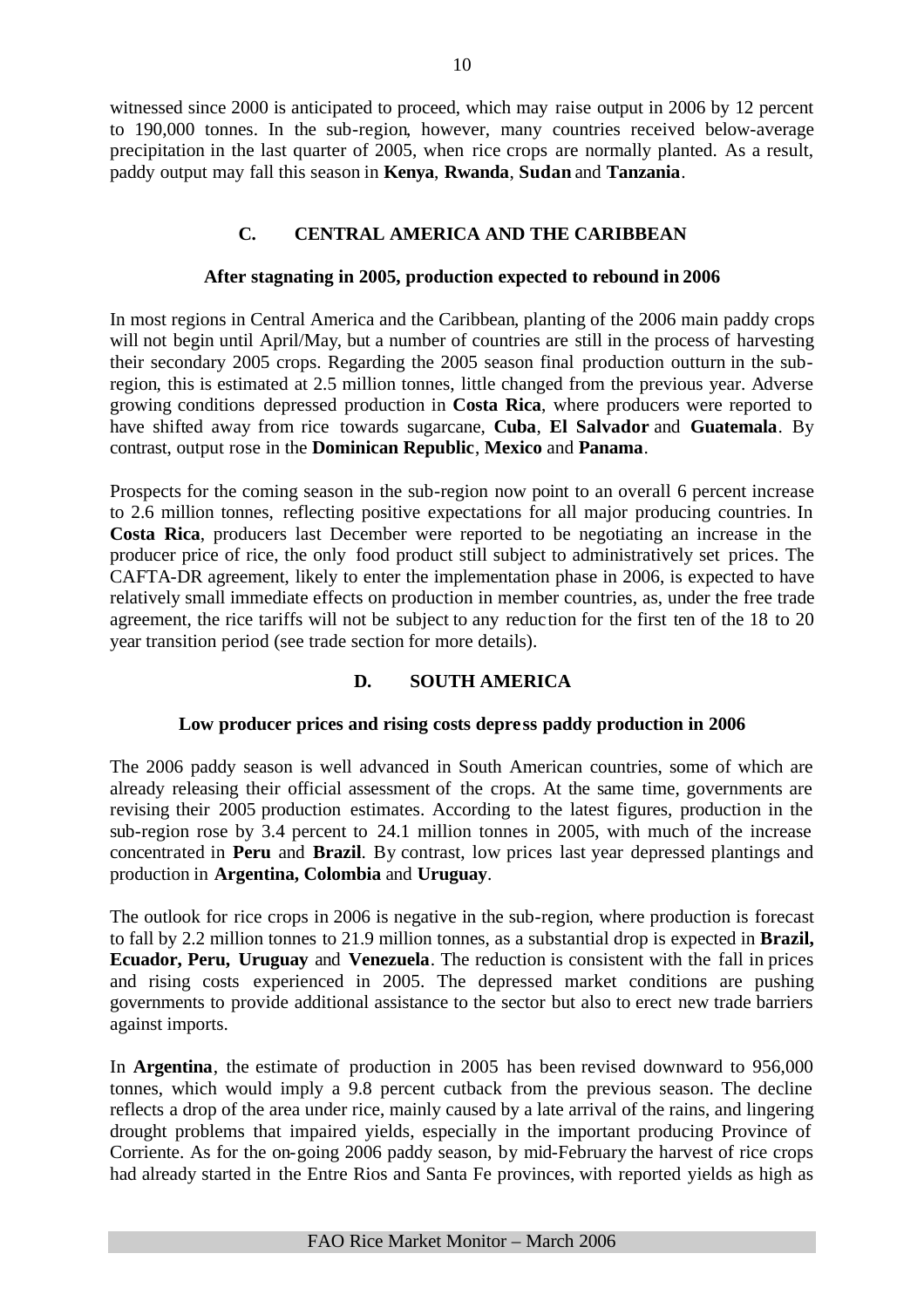6.0 - 6.6 tonnes per hectare. Overall, the area is estimated to have increased slightly, which together with a recovery of yields could boost production by 7.2 percent to 1.040 million tonnes. The FAO latest estimate of production in **Bolivia** in 2005 shows a 24 percent jump in output to 410,000 tonnes, in line with the government announcement of an expansion of planting and the introduction of irrigation through field flooding. In 2006, production in the country is anticipated to be in the order of 420,000 tonnes.

By contrast, in **Brazil**, the second survey on planting intentions conducted by CONAB last December points to a likely retrenchment away from rice cultivation, attributed mainly to the depressed market situation, which saw producer prices falling by 15 percent in 2005l. Based



on the survey, the area under rice is anticipated to slide by 20.1 percent, with the drop concentrated in the central and western region. According to CONAB, the fall in the area would be compensated to some extent by a recovery of yields to 3.671 tonnes per hectare, giving rise to a production of 11.5 million tonnes, or 13 percent less than in 2005. Attempts by the local government of the Rio Grande do Sul to restrict access to the State of rice from Argentina and Uruguay by tightening phytosanitary conditions last February were thwarted, as the State eventually

decided in March not to ratify the measure, which could have been challenged under the Mercosur Regional Agreement

In **Ecuador**, plantings in December were delayed by a late arrival of the rains, while, in February, flooding problems in Coastal areas caused the loss of 10,000 hectares under rice. As a result, the first forecast for the country's production in 2006 points to a 10 percent decline to 1.24 million tonnes.

In **Guyana,** floods in December were reported to have caused severe losses to rice fields, especially along the Coast, a repetition of the setback experienced last year. As a result, FAO anticipates that the country will harvest some 420,000 tonnes in 2006, a similar level as last season, but almost a quarter less than in 2003.

In **Paraguay**, the latest official estimates of production in 2005 shows a 20 percent contraction in output to 108,500 tonnes, reflecting drought problems which affected both the rainfed and irrigated rice sector. Production is expected to recover somewhat in the current season, provided normal weather prevails.

| <b>PARAGUAY – Paddy Production, Area and Yield</b> |        |                 |        |         |                            |         |       |                 |       |
|----------------------------------------------------|--------|-----------------|--------|---------|----------------------------|---------|-------|-----------------|-------|
|                                                    |        | Sown Area (ha.) |        |         | <b>Production (tonnes)</b> |         |       | Yield (Kg./ha.) |       |
|                                                    | 2003   | 2004            | 2005   | 2003    | 2004                       | 2005    | 2003  | 2004            | 2005  |
| <b>Irrigated land</b>                              | 30,303 | 31,000          | 33,500 | 110,250 | 125,000                    | 102,000 | 3,638 | 4,032           | 3,045 |
| Dry land                                           | 4,059  | 5,843           | 4,440  | 6,702   | 11,827                     | 6,500   | 1,651 | 2,024           | 1,464 |
| <b>Total</b>                                       | 34,362 | 36,843          | 37,940 | 16,952  | 136,827                    | 108,500 | 3,404 | 3,714           | 2,860 |
| Sources: MAG, DEAg and DCEA (Paraguay)             |        |                 |        |         |                            |         |       |                 |       |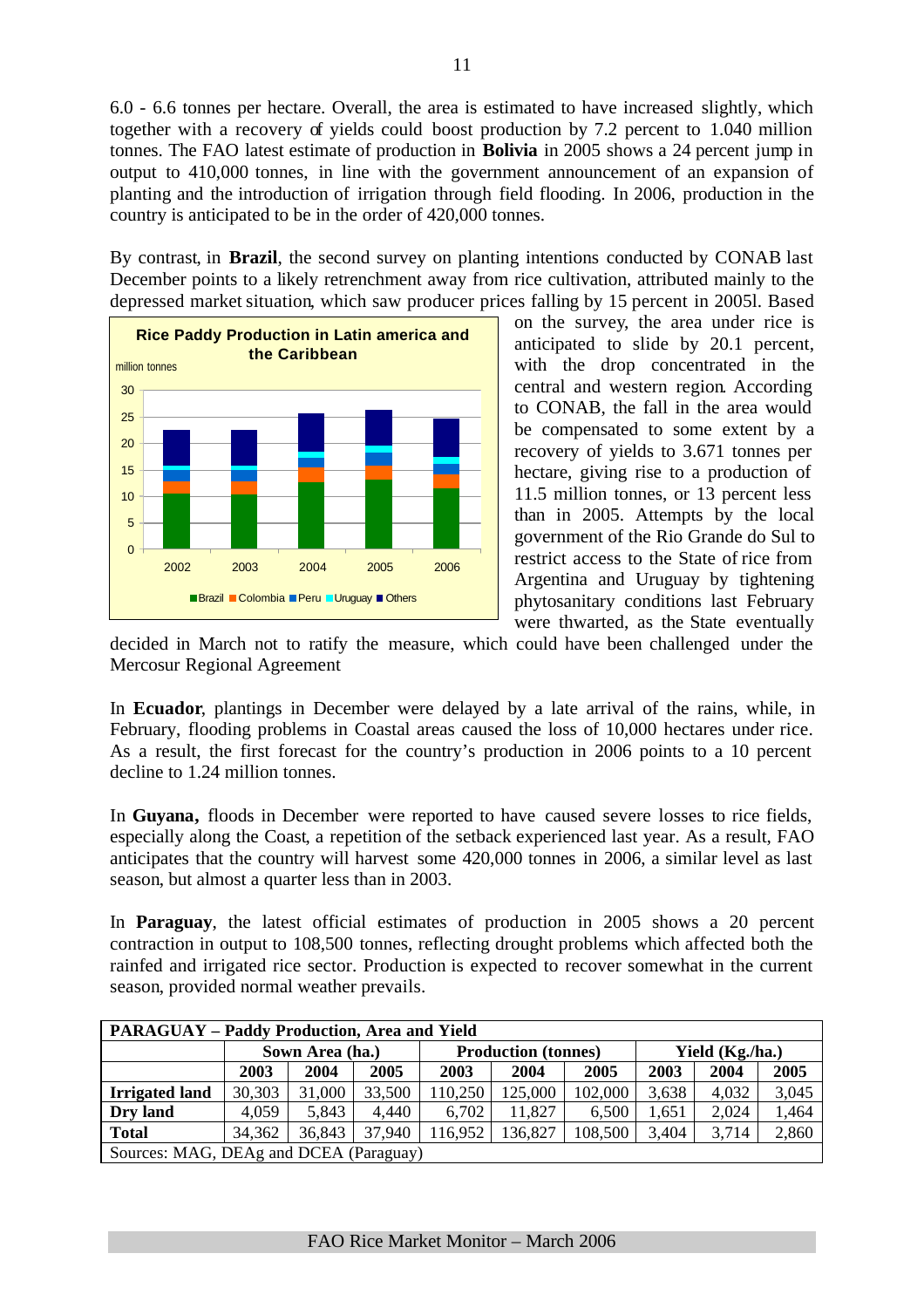**Peru** harvested a record paddy crop in 2005, of 2.466 million tonnes. Drought problems in the north have been recurring this season, causing water scarcities in some of the most prominent rice producing regions of Lambayeque and Piura. As a result, production in 2006 could decline to 2.2 million tonnes.

On 4 March, **Uruguay** officially declared the harvest of the 2006 paddy season open, in a rather depressed context, as producers this season were confronted with poor market conditions, succeeding to a 15 percent price drop in 2005. As a result, the area planted to rice is estimated to have fallen by 6 percent, which may depress output from 1.2 million tonnes in 2005 to 1.1 million tonnes this season. Late last year, the Government provided some assistance to the sector, by advancing a US\$ 12 per tonne tax rebate due to producers. On occasion of the opening of the harvest, the Government announced the provision of an additional US\$ 12 million fund to rice producers also engaged in rice exports to help them weather the depressed market situation. Roughly, this could result in an average transfer of US\$ 0.60 per 50 kg bag of paddy rice (US\$12 per tonne). Like the US\$ 35 million credits earmarked for the sector in 2003 under the "Fondo de Financiamiento y Recomposición de la Actividad Arrocera (FFRAA)", the US\$ 12 million loan will be repaid by producers through a 5 percent retention of the FOB value of rice exports, but unlike the FFRAA loan, which was subject to a 9.5 percent annual interest rate, it will be granted free of interest.

In spite of a 6 percent increase in the area harvested, production in **Venezuela** fell by 1.2 percent to 963 thousand tonnes in 2005, reportedly reflecting particularly large losses caused by rodents. Prices fetched by producers in 2005 have fallen short of the institutionally agreed levels. As the result, a shift of producers away from rice towards more remunerative crops may depress production to 930,000 tonnes in 2006. In February 2006, the Government finally published the level of institutional prices for paddy rice in 2006, at Bolivar 500 per kg (US\$ 233 per tonne) for type "A" rice, slightly up from the previous season level of Bolivar 490 per kg. Unlike in the previous season, the Government also announced an official price of Bolívar 490 per kg (US\$ 228 per tonne) for lower quality, type "B" rice.

# **E. REST OF THE WORLD**



# **In 2006, paddy production to grow in Australia, the EU and the United States**

Notwithstanding the passage of Hurricanes Katrina and Rita in August and September 2005, the **United States** latest revision of production in 2005 points to an exceptional performance of 10.126 million tonnes, only 4 percent below the record 2004 harvest and the second highest in history. The 2006 rice season will not begin until planting starts in April. Based on the USDA medium-term projections,

FAO Rice Market Monitor – March 2006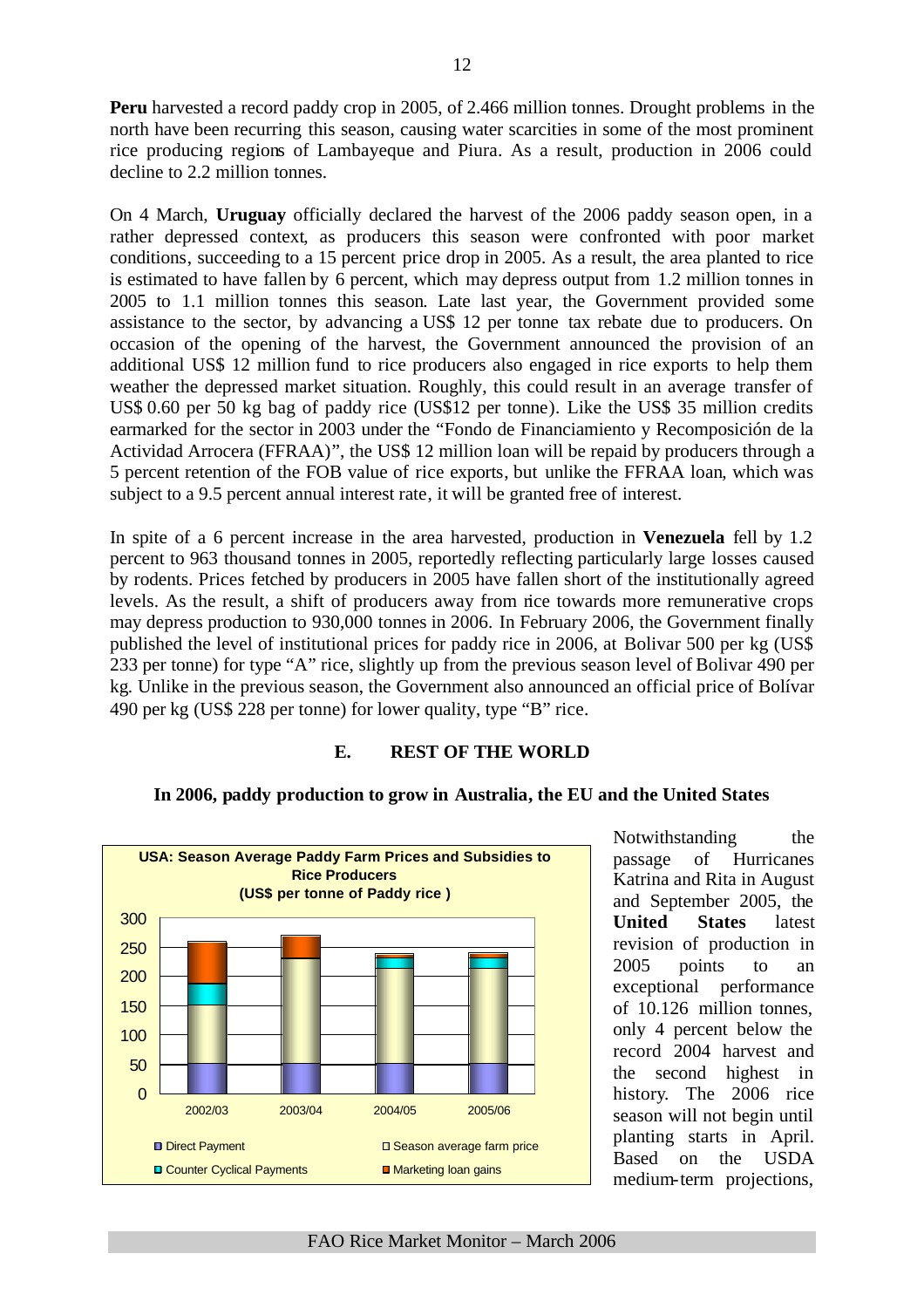paddy production may rise to 10.4 million tonnes in 2006.

Despite particularly high production levels in 2004 and in 2005, paddy prices received by farmers over the 2005 season (1 August-31 July), have averaged US\$ 7.30 per cwt (US\$ 160.8 per tonne) up to March 2006, marginally below prices received for the whole of the 2004 season. At that level, producers would be entitled to a countercyclical payment of US\$ 0.82/cwt (US\$ 18.1 per tonne). In addition, because the world calculated price, as reported by USDA, was lower than the government minimum price (loan rate) of US\$ 6.5 per cwt (US\$ 143.2 /tonne), producers have also been eligible to marketing loan benefits. Overall, based on the average values to date, producers are estimated to receive a direct subsidy in the order of US\$  $3.62^2$  per cwt (US\$ 79.7 per tonne) over the 2005 season in addition to the average farm price.

In **Australia**, above normal rainfall in New South Wales last spring helped replenish water reservoirs, bringing about increased water allocations to rice producers and a doubling of the area planted to rice. Expectations over yields are also positive. As a result, production in the country is forecast to rise by 210 percent to 1.00 million tonnes, still short of the 1.3 million tonne pre-drought level. On the policy front, the New South Wales State is now considering to comply with a decision of the National Competition Council to abolish the domestic rice market monopoly that the Rice growers' Co-operative Limited (RCL) has been operating on behalf of the Rice Marketing Board (RMB) of New South Wales. The move would reverse a November 2003 decision by the State to extend the domestic monopoly till 31 January 2009. However, the RLC is to retain the monopoly it holds on the export of rice produced in New South Wales, which accounts for the bulk of Australia rice output.

In the **European Union (EU-25)**, the latest estimates of production in 2005 confirmed a 4.7 percent reduction from the exceptionally high outturn of 2.823 million tonnes achieved in 2004. As planting of the 2006 paddy crop is about to start in April, there is still no base to gauge the effects on rice cultivation of the implementation of the 2003 CAP reform that decouples much of the producer aid. Indeed, 2006 will be the first season that the direct aid to producers will be channelled under two different payments: eligible farmers will receive  $\epsilon$ 102 per tonne as part of the single payment, independently on whether they will grow rice or not ("decoupled"), and  $\epsilon$ 75 per tonne as a rice specific aid (both calculated on a national base area and yield). In the short run, FAO does not expect that the new policy brings about major plantings and forecasts production in the Union at 2.731 million tonnes in 2006, up from 2.691 million tonnes in 2005.

| EU: Rice National Base Areas And Rice Specific Aid In Major Rice Producing Countries as of 2006/07 |                        |                  |         |        |          |         |         |
|----------------------------------------------------------------------------------------------------|------------------------|------------------|---------|--------|----------|---------|---------|
|                                                                                                    | France<br>Metropolitan | French<br>Guyana | Italy   | Greece | Portugal | Spain   | Total   |
| Base areas (ha)                                                                                    | 19,050                 | 4,190            | 219,588 | 20,333 | 24,667   | 104,973 | 392,801 |
| Historical paddy<br>yield (tonnes/ha)                                                              | 5.49                   | 7.51             | 6.04    | 7.48   | 6.05     | 6.35    |         |
| Rice specific aid<br>$\epsilon$ per ha)                                                            | 411.75                 | 563.25           | 453.00  | 561.00 | 453.75   | 476.25  |         |
| Source: Official Journal of the European Union                                                     |                        |                  |         |        |          |         |         |

<sup>&</sup>lt;sup>2</sup> Consisting of a direct payment of US\$ 2.35 per cwt, a countercyclical payment of US\$ 0.85 per cwt and a marketing loan gain of US\$ 0.45 per cwt (for long grain rice).

 $\overline{a}$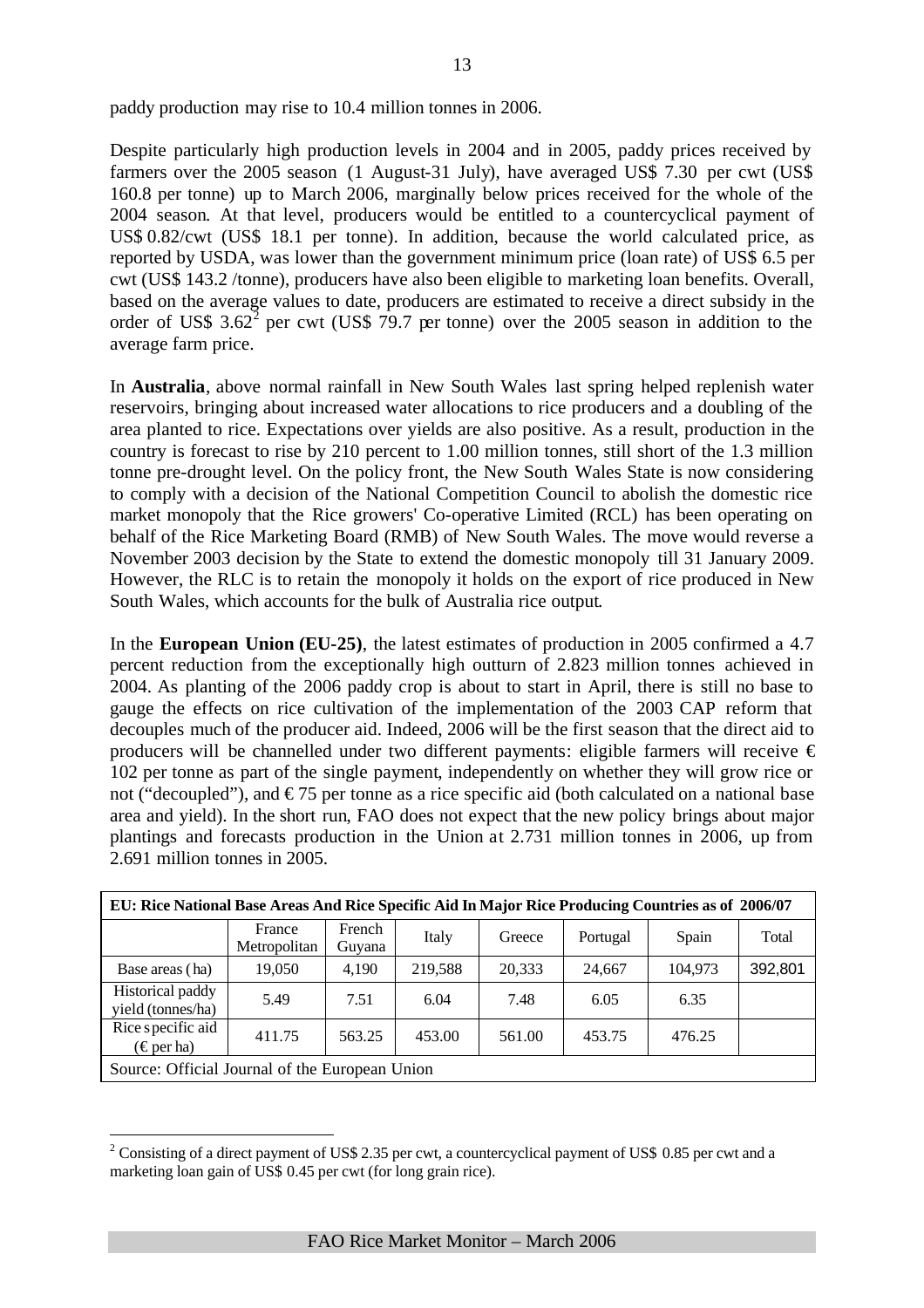# **II. INTERNATIONAL TRADE IN RICE**

# **After reaching a record of 29.0 million tonnes in 2005, trade in rice anticipated to fall in 2006**

With the ending of the 2005 calendar year, exporting and importing countries are submitting more accurate information over their trade flows last year, which has given rise to a new, higher, estimate of global trade in 2005, of 29.0 million tonnes (milled rice basis). At that level, trade in rice would be 8.6 percent higher than the previous year and the highest on record, confirming the strong upward trend that has dominated since 1995.



FAO has significantly raised its earlier forecast of world rice trade in calendar 2006, from 26.1 million tonnes to 27.8 million tonnes. At that level, trade would be 4.1 percent lower than the current estimate for 2005. The contraction from last year's exceptional performance is anticipated to be mainly import-driven, as demand by several major importing countries is expected to weaken in the light of the abundant crops they harvested in 2005 and of policies in place that could hinder imports. There seems to be fewer constraints on the exporter

side, except for policies that could be implemented by some governments that would restrict the availability of supplies for trade.

### **A. IMPORTS**

# **After surging in 2005, import by African countries are anticipated to fall and to depress global trade in rice in 2006**



Buoyant import demand by countries in Asia and Africa sustained much of the growth in trade in 2005. In the first region, larger volumes reached **Bangladesh**, the **Democratic Republic of Korea, the Philippines** and **Turkey**, which compensated for smaller shipments to **China, Indonesia, the Republic of Korea** and **Sri Lanka**. In Africa, imports to **Nigeria,** made directly or re-exported from neighbouring countries, are estimated to have risen by 25 percent to a 2 million tonne record. Rising domestic consumption also stimulated imports to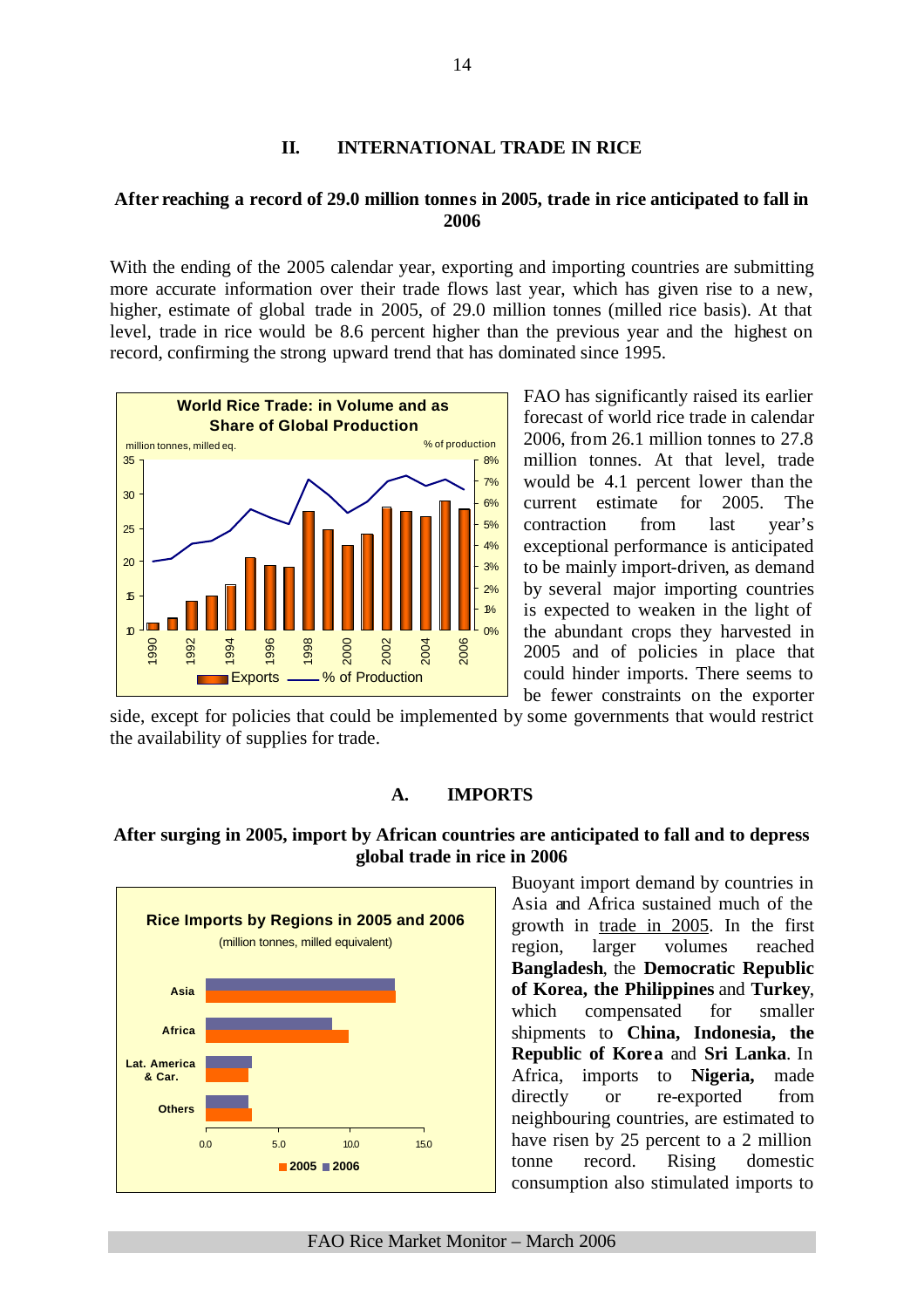**South Africa**. In the other regions, smaller purchases by **Brazil** and **Colombia** offset increases in **Cuba**, **Honduras** and **Mexico**, while in Europe imports by the **EU** rose somewhat, while the imposition of higher tariffs depressed those directed to **the Russian Federation**.

Reduced shipments to African countries could depress rice trade in 2006. Much of the drop would reflect the application of an import ban by **Nigeria** as of January 2006, although this is not expected to arrest the inflow of rice through neighbouring countries. Currently Nigeria is foreseen to take 1.2 million tonnes of rice in 2006, down from the exceptionally high level of 2 million tonnes in 2005, when importers rushed to bring supplies before the imposition of the ban. In the region, imports to **South Africa** could also decline compared with the 2005 high level.



Unlike in Africa, imports to *Asian* countries are seen to increase in 2006. In the region, rice

deliveries to **China mainland** are seen to increase, in response to growing domestic demand for higher quality rice. Based on the latest information, **Indonesia** extended the prohibition on private sector's imports till July 2006. Until then, only Bulog, the government - run logistics agency for

basic foodstuffs, will be eligible to get licenses to import. Assuming a relaxation of current restrictions in the second half of the year, the country could take 1.0 million tonnes of rice in 2006, up from an estimated 600,000 tonnes in 2005. Pressure to import could intensify in the course of the year, especially if prices remain on an upward trend, as was the case between November 2005 and February 2006 (see graph). Imports by **Iraq**, the **Republic of Korea** and **Turkey** are all anticipated to increase. In the **Republic of Korea,** they are forecast to rise from an estimated 139,000 tonnes in 2005 to 333,000 tonnes this year, as the later includes the shortfall from last year 225,575 tonnes minimum access quota, pledged under the WTO but which the country failed to purchase, and the higher minimum access quota of 245,922 tonnes agreed to be brought into the country in 2006. By contrast, the exceptional 2005 production outcome should allow **Bangladesh** to cut imports by one third to 0.8 million tonnes in 2006. Similarly, abundant harvests may depress rice deliveries to the **Islamic Republic of Iran** and the **Philippines**. In the **Philippines**, where the bulk of imports are carried through by the National Food Agency, the Government announced it would allow private farm groups to import 488,000 tonnes between January and August 2006. Overall, FAO forecasts the country to import 1.5 million tonnes, down from an estimated 1.8 million tonnes in 2005.

Little change in imports by countries in *Central America and the Caribbean* is currently anticipated for 2006, with only some reduction expected for **Cuba, the Dominican Republic**  and **Mexico.** On the policy front, the CAFTA-DR-US regional free trade agreement (FTA)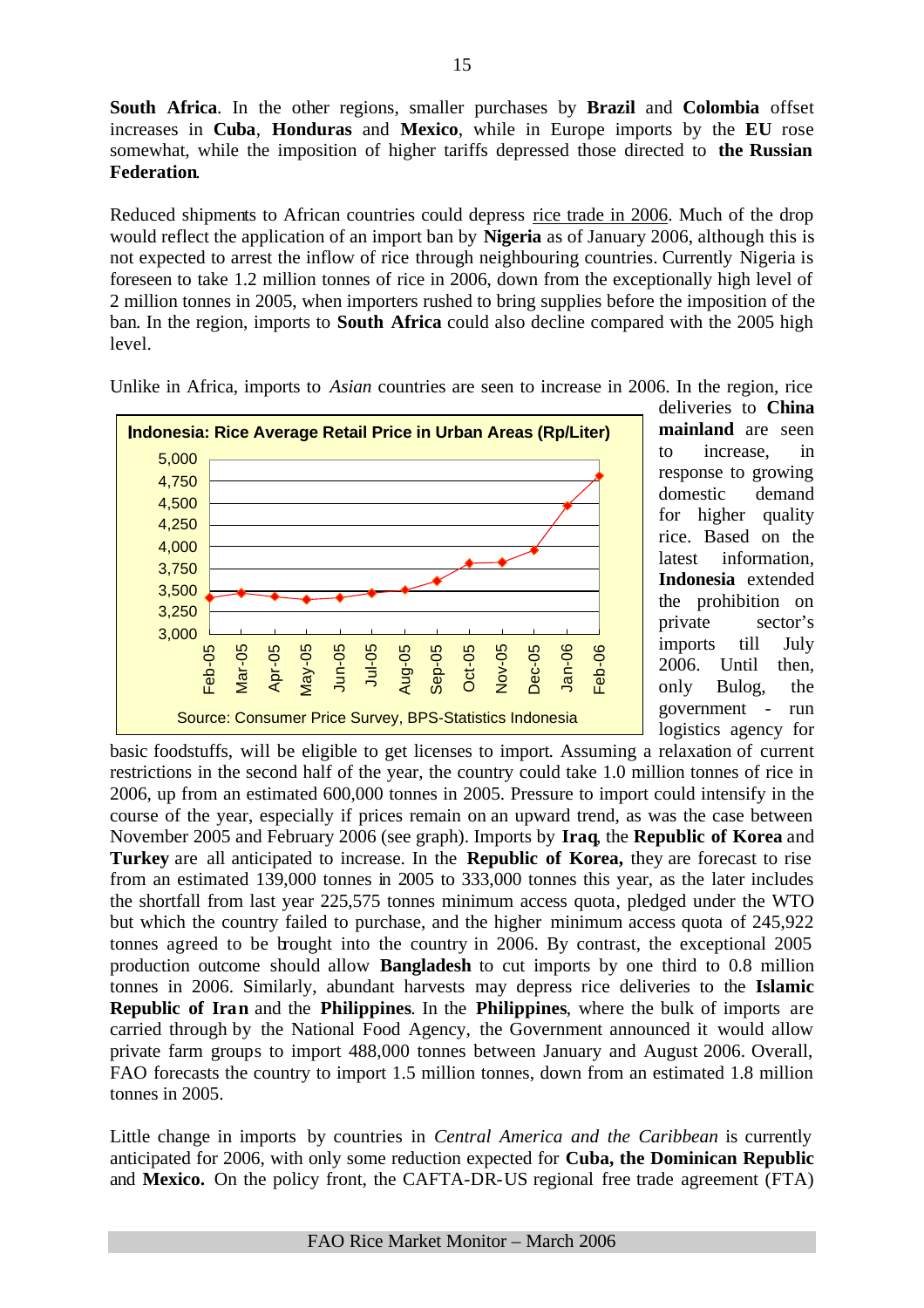sealed between **Costa Rica, El Salvador, Honduras, Guatemala, Nicaragua** and the **United States** formally started being implemented by **El Salvador** and **Nicaragua** on 1 March 2006. Based on one provision of the Agreement, all the other partners will have 90 days from that date to follow suit. As a result, 2006 will be designated as the Year 1 for implementation purposes by all signatories. All the Central American partners of the FTA designated rice as a strategic product, subject to a ten year grace period during which no reduction in ad-valorem tariffs will be carried forward. The cuts in tariffs will start from year 11 (2016) and will continue until their complete elimination by  $1<sup>st</sup>$  January of year 18 (2023) or, for Costa Rica, in year 20 (2025). In the case of the United States, free access to the rice market will be granted to the six partners upon enforcement of the Free Trade Agreement.

|                    | <b>CAFTA-DR-USA: Rice Tariff Reduction Schedules</b> |                              |                                  |
|--------------------|------------------------------------------------------|------------------------------|----------------------------------|
|                    | Initial tariff $level3$                              | <b>Implementation Period</b> | of which:<br><b>Grace Period</b> |
|                    | Percent                                              | Years                        | Years                            |
| Costa Rica         | 36                                                   | 20                           | 10                               |
| Dominican Republic | 99                                                   | 18                           | 10                               |
| El Salvador        | 40                                                   | 18                           | 10                               |
| Honduras           | 45                                                   | 18                           | 10                               |
| Guatemala          | 29.2                                                 | 18                           | 10                               |
| Nicaragua          | 63                                                   | 18                           | 10                               |

Source: ICST - Special Products and the Special Safeguard Mechanism - Strategic Options for Developing Countries, 2005; quoting *Pomareda* (2005)

Over the implementation period, the six Central American and Caribbean countries will grant some preferential access to rice from the United States. In the first year of implementation, the United States will be allowed to export up to 354,500 tonnes of paddy rice and 52,500 tonnes of milled rice (equivalent, overall, to some 283,000 tonnes of milled rice) free-of-duty to the other 6 members. This would be some 100 000 tonnes less than the normal level of rice imports from all origins to those countries. However, the preferential quota will be increased, in most cases by 2 percent per year in the case of paddy rice and by 5 percent per year in the case of milled rice, until tariff elimination is completed over the 18-20 year implementation phase.

|                                                | Costa<br>Rica | El<br>Salvador | Guatemala | Honduras | Nicaragua | Dominican<br>Republic | Total   |
|------------------------------------------------|---------------|----------------|-----------|----------|-----------|-----------------------|---------|
| - Paddy Rice                                   | 51,000        | 62,220         | 54,600    | 91,800   | 92,700    | 2,140                 | 354,460 |
| - Milled Rice                                  | 5,250         | 5,625          | 10,500    | 8,925    | 13,650    | 8,560                 | 52,510  |
| Total rice quota<br>(milled rice eq.*)         | 38,400        | 46,068         | 45,990    | 68,595   | 73,905    | 9,951                 | 282,909 |
| Actual rice<br>imports $(2004;$<br>milled eq.) | 108,000       | 49,300         | 52,000    | 97,700   | 100,000   | 90,000                | 389000  |
| .                                              |               |                | .         |          |           |                       |         |

\* Paddy rice converted into milled rice equivalent by applying a standard multiplying factor of 0.65 Sources: CAFTA, FAO

l

 $3$  The initial levels of the tariff are the ones corresponding to the MFN rate of the Central American tariff system as prevailing on 10 December 2003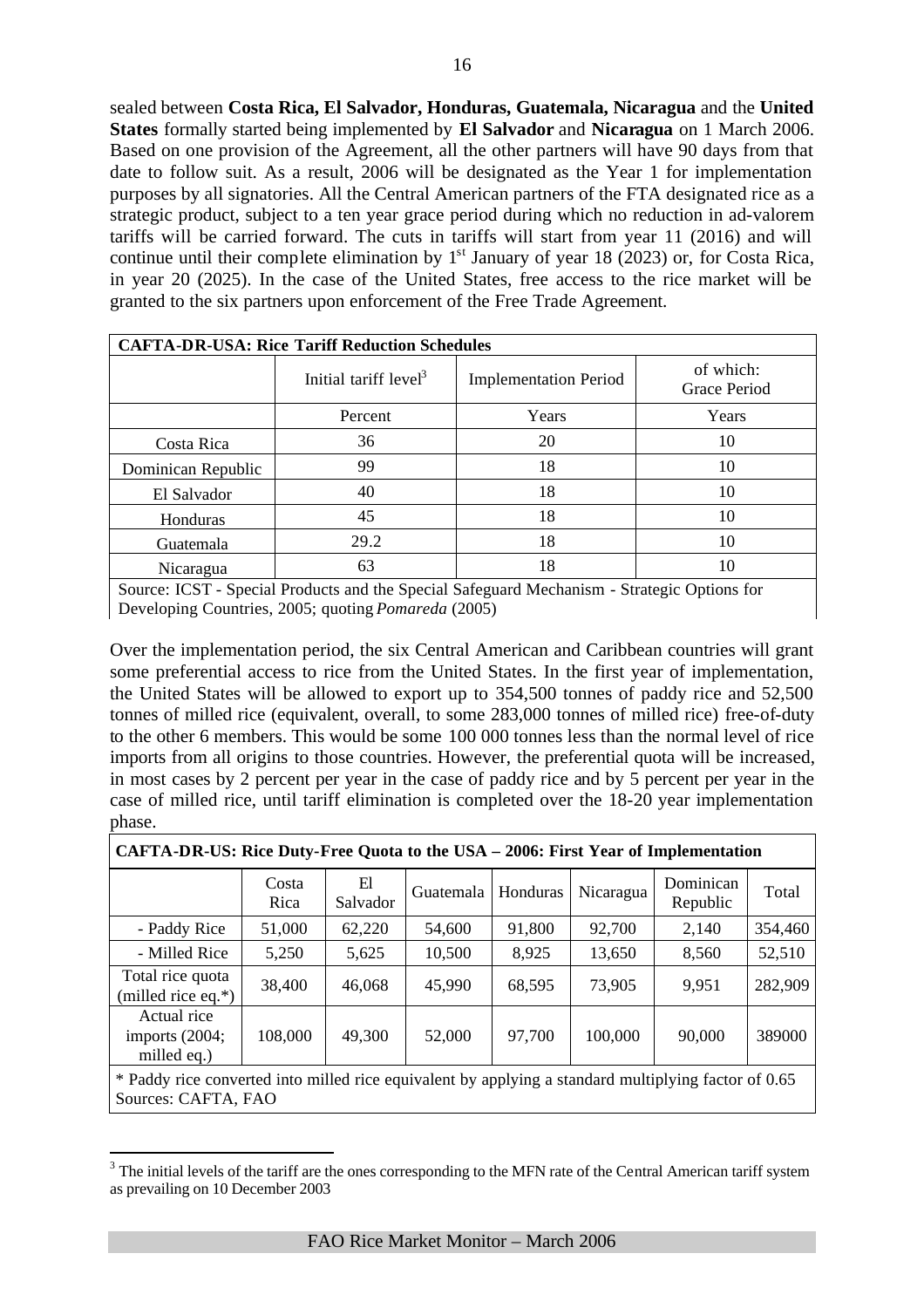In *South America*, imports could rebound somewhat, reflecting expectations of a smaller production this season in **Brazil**, the main importer in the sub-region. Deliveries to the country are forecast to rise to 800,000 tonnes, up from 517,000 tonnes in 2005. Imports to **Peru**, which were officially reported to have reached 129,000 tonnes last year, are estimated to drop to 40,000 tonnes this year. Rice purchases by **Colombia** are anticipated to remain relatively low, in the order of 25,000 tonnes, especially if the government maintains the restrictions imposed on shipments from countries belonging to the Andean Community.

In February, **Peru** and **Colombia** concluded the negotiations for a Free Trade Agreement with the United States, while those between **Ecuador** and the United States resumed on 20 March. In the Agreements, rice was designated by Peru and Colombia as a sensitive product, requiring longer transition periods for a full opening of the market than other commodities: Colombia was granted a period of 19 years to eliminate rice tariffs, starting from a base level of 80 percent. In the case of Peru, the transition was shorter, to last 17 years, and the base tariff set lower, at 52 percent.

In *North America*, deliveries to the **United States** are officially forecast to reach some 450,000 tonnes in 2006, up from 418,000 tonnes last year, especially if domestic prices continue to strengthen. Imports into the **European Union (EU-25),** estimated in the order of 900,000 tonnes in 2005, are forecast to rise to 1 million tonnes this year, reflecting the application of lower tariffs on all types of rice, including milled, husked and broken rice, and relatively high domestic prices.

Over the 2004 rice marketing year (1 September 2004 – 31 August 2005) imports were subject to a tariff of  $\bigoplus$  5 per tonne for husked rice,  $\bigoplus$  75 per tonne for milled rice and  $\bigoplus$  28 per tonne for brokens. As of 1 March 2005, the system was modified and duties on husked rice were lowered. The new system requires the duties to be reviewed every six months and their level to be determined depending on the volume of imports<sup>4</sup> relative to some reference levels, also established on a six-month and annual bases. In December 2005, a similar system for determining the import duties for semi-milled, milled rice was formally approved. On the same date, the tariff rate on broken rice<sup>5</sup> was fixed at  $\epsilon$ 65 per tonne.

In March 2006, the EU tariffs on husked rice (classified under HS:100620) and milled rice (classified under HS:100630) were reviewed based on the import license volumes released from 1 September 2005 to 28 February 2006 (in the case of husked rice, excluding Basmati rice). According to the new rules:

- for husked rice, if the volume of import licenses in the just completed six months is less than 186,013 tonnes, rice imported between 1 March 2006 an 31 August 2006 will be subject to a  $\leq 30$  per tonne tariff; if the volume falls between 186,013 tonnes and 251,665 tonnes, the rate will be raised to  $\epsilon$ 42.5 per tonne and, over 251,665 tonnes, the maximum €65 per tonne tariff rate will apply.
- In the case of milled or semi-milled rice, if the volume of import licenses in the just completed six months is less or equal to 182,239 tonnes, rice imported in the following six

 $\overline{a}$ 

<sup>&</sup>lt;sup>4</sup> Based on the volumes of the import licenses released between 1 September and 28 February, when establishing the duty applying to imports between 1 March and 31 August; based on licenses released over the full marketing season, between 1 September and 31 August, to establish the duty applying from 1 September to 28 February

<sup>&</sup>lt;sup>5</sup> The disposition also establishes that the tariff rate quota on brokens will be increased to 100,000 tonnes. Rice imported within that quota will be subject to the normal tariff rate (€65 per tonne) minus 30.77 percent, resulting in a preferential tariff rate of €45 per tonne.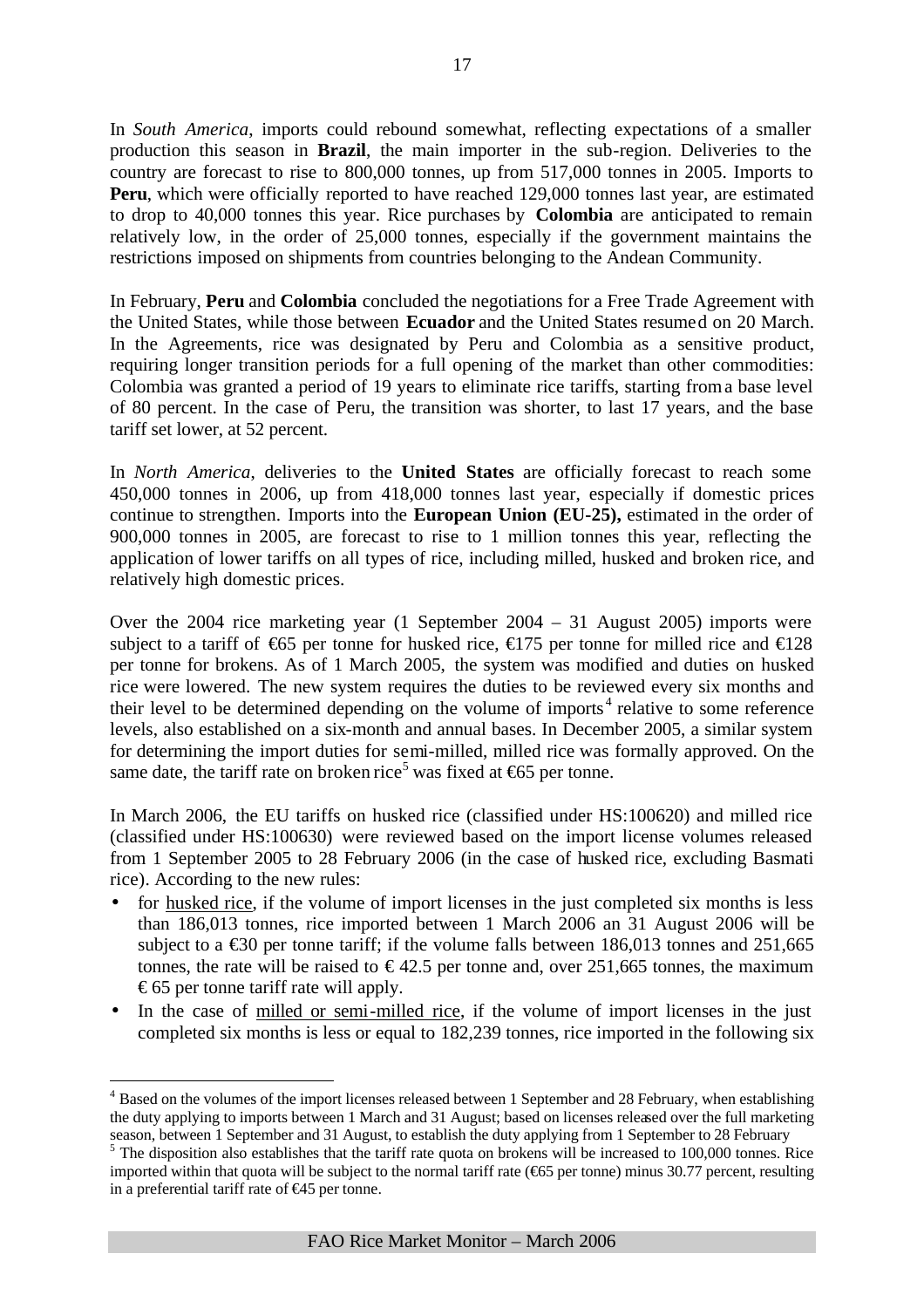months (1 March to 31 August) will be subject to a duty of  $\in$  45 per tonne. If it exceeds 182,239 tonnes, the higher tariff rate of  $\epsilon$ 175 per tonne will apply.

According to the information provided by the EU Commission, the import license volumes for husked rice (excluding Basmati) amounted to 288,200 tonnes from 1 September 2005 to 28 February 2006, exceeding the threshold of 251,665 tonnes. As a result, the maximum  $\epsilon$ 65 per tonne is to apply on husked rice imports made between 1 March 2006 and 31 August 2006. As for the importation of milled rice, the reference level triggering the higher duty was not reached by end August, so duties on milled rice will stay at €145 per tonne until 31 August 2006.

Reflecting the imposition of a  $\epsilon$ 70 per tonne duty on rice imports in April 2005, imports by the **Russian Federation** fell to 389,000 tonnes last year. Purchases by the country are anticipated to drop further in 2006, to some 350,000 tonnes, given the good crop gathered in 2005, especially as the government signed a decree, on 1 December 2005, that made the duty permanent.

# **B. EXPORTS**

# **Exports from Thailand set to recover somewhat in 2006 while, for most of the other exporting countries, they are expected either to fall or to change little**

The expansion of rice trade in 2005 took place in spite of a 2.6 million tonne contraction of exports by **Thailand**, the major rice supplier to the international rice markets, as well as smaller shipments from **mainland China** and **the Republic of Korea**. Those countries' shortfalls were more than compensated by **India, Pakistan** and **Viet Nam**, which all managed to raise their exports by more than 1 million tonnes each compared with 2004. Other traditional exporters also contributed to the trade expansion, in particular **Egypt**, the **United States** and **Uruguay**. In addition, large supplies allowed **Brazil**, traditionally a net rice importer, to sell 272,000 tonnes of rice abroad.

According to the current FAO forecast, global rice exports in 2006 could fall by 1.2 million tonnes to 27.8 million tonnes. Among the major countries expected to face a decline is **India**, which is now seen to ship 3.8 million tonnes in 2006, down from 4.8 million tonnes last year. Although the country's paddy production recovered in 2005, part of the increase will be needed to compensate for falling wheat supplies. Prospects are also negative for **Pakistan**, whose shipments could drop from the exceptional 3 million tonnes of last year to a more normal performance of 2.5 million tonnes in 2006. The country has taken steps to enhance the quality of its rice for export through the establishment of a quality review and certification board, responsible for checking the rice, especially basmati rice, before its shipment. Quality problems, which had caused the Islamic Republic of Iran to turn to other suppliers since 1999, were apparently overcome in 2005, as Pakistan was reported to have resumed trade with both Iraq and the Islamic Republic of Iran. Rice deliveries from the **Republic of Korea**, consisting mainly of food aid to the Democratic Republic of Korea, are anticipated to halve to 200,000 tonnes, reflecting the improvement of the food situation in the recipient country. Exports by **Egypt**, which surged to 1.1 million tonnes in 2005, are now anticipated to fall to 900,000 tonnes in 2006, partly in response to the harvesting of a smaller 2005 crop. Similarly, based on the USDA forecast, the **United States** would cut shipments by 200,000 tonnes to 3.7 million tonnes, still the second-best performance on record. The anticipated contraction of production this season is also expected to result in smaller shipments from **Brazil** and **Uruguay.** In the case of **Uruguay**, exporters have made large inroads in markets outside of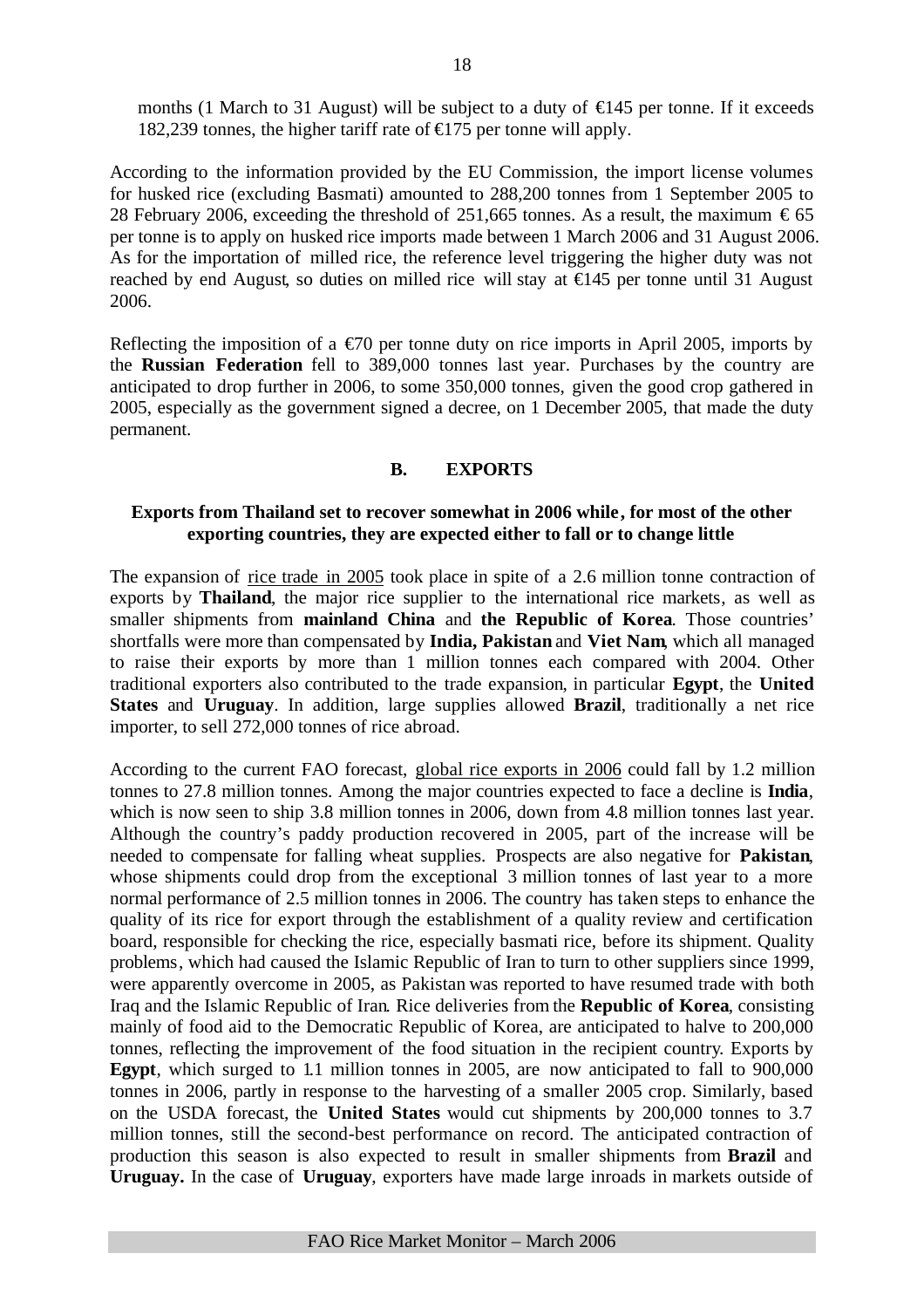South America, especially in the Near East and Europe, where they have been less exposed to competition from US rice. In this connection, the government of Uruguay has renewed its threat to challenge the compatibility of the United States' domestic support to rice producers with WTO rules. Meanwhile, the two countries have engaged in bilateral consultations to solve the matter.



By contrast, exports from **Thailand** are anticipated to recover somewhat in 2006 to 7.8 million tonnes, 300,000 tonnes more than last year, despite the continuation of the current policy to raise domestic prices. Under the country's prevailing strategy to boost the sale of high quality rice, the government has been reported to have registered the Hom Mali Brand in 30 countries, with another 20 countries targeted for registration. Exports by **Viet Nam** are foreseen to remain close to the record 5.2 million tonnes of last year. The Government, however, may

again intervene to stabilize prices, as it did last year, through intermittent export bans, restricted release of export licenses and the imposition of minimum export prices. Shipments from mainland **China,** which remain under government control, might rise to 900,000 tonnes in 2006, compared with the very low 671 800 tonne sold in 2005. Among the other major exporters, sales by **Argentina** are expected to record a small increase, especially as, on 10 March 2006, the government announced its preparedness to reconsider a November decision to suspend the tax rebate that had been granted to exporters of 200 food products, including rice. In **Australia** the end of the drought should enable the country to restore its rice availabilities, which could boost export to 350,000 tonnes, up from some 60,000 tonnes in 2005 but still short of the pre- 2002.drought levels.

# **III. RICE UTILIZATION**

# **Rice per caput food consumption to rise slightly in 2005/06**

According to the latest FAO forecast, global rice consumption, which includes food, feed and other uses, would be in the order of 420 million tonnes in 2005/06, 5.3 million tonnes, or 1.3 percent, above the level estimated for 2004/05. Given the higher costs of producing rice, compared with maize, cassava or oilseeds, the utilization of rice as a feed ingredient remains uneconomical and rather limited, except on farms. As a result, rice is essentially a food commodity and human consumption accounts for close to 88 percent of total utilization. Based on current forecasts, annual per caput consumption is to rise slightly from 56.8 kg in 2004/05 to 57.0 kg in 2005/06.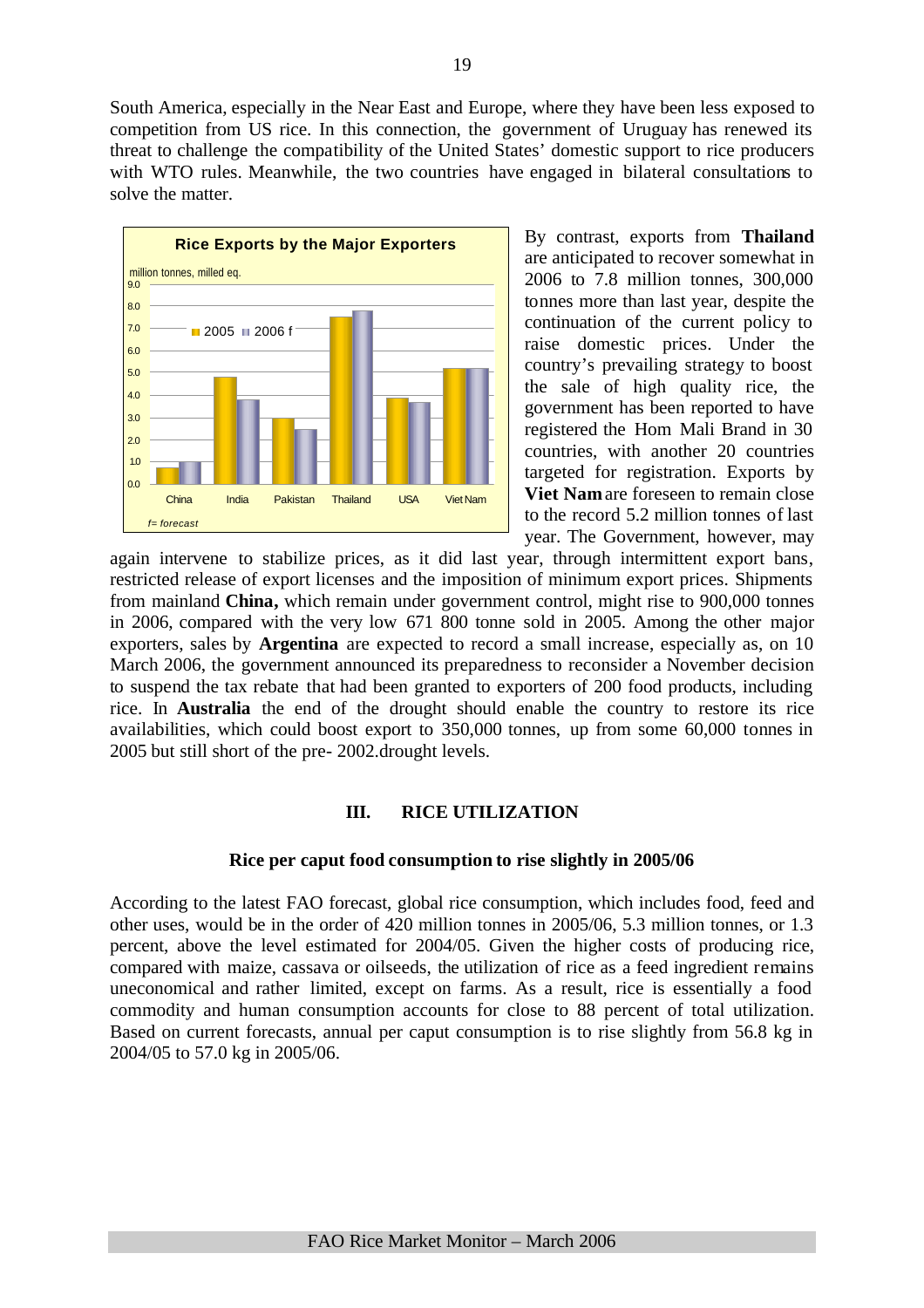# **IV. CLOSING RICE INVENTORIES**

#### **Global Rice Stocks virtually unchanged in 2006**

World rice inventories at the close of the 2005 crop seasons are now set to reach 99 million tonnes, higher than the previous estimate of 97 million tonnes and virtually unchanged compared with last season. This would basically mean that global production in 2005 would be sufficient to meet consumption without requiring the release of rice reserves, as was the case for the past five years. Stocks in **China**, the country that has driven much of the downscaling of global rice inventories since 1999, are seen to end higher by the end of the season, reflecting growth in production and a lingering tendency for per caput rice demand to weaken.



Among Asian countries, **Bangladesh, Cambodia, Myanmar, the Philippines** and **Thailand** are all expected to build-up stocks somewhat, generally as a result of larger crops. By contrast, inventories are estimated to be cut back in **India, Indonesia** and **Viet Nam.** In the other regions, stocks held by **African countries** are anticipated to change little compared with last season, while the large crops harvested in 2005 in South America allowed some rebuilding of rice reserves in the sub-region, mainly concentrated in **Brazil** and **Peru**. Among developed countries,

inventories are expected to increase in Japan and the United States.

As a result of the stabilization in global rice inventories, the stock-to-utilization ratio remains in the order of 23 percent. This ratio is often taken as an indicator of global food security because it provides the proportion of consumption that could be met out of rice reserves, to cover, for instance sudden disasters or major crop failures.

# **V. INTERNATIONAL PRICES**

# **International rice prices remain particularly strong as plantings for the 2006 season will soon start in the northern hemisphere countries**

Despite the arrival on the market of large harvests in some major Northern Hemisphere countries, international prices have been remarkably buoyant in the last quarter of 2005 and first quarter of 2006. The FAO All Rice Price Index (ARPI), which had been stable at 101 from June to December 2005, rose to 103 in January 2006, to 105 in February and to 106 in March.2006. Particularly strong were the prices of the ordinary and parboiled Indica, which were sustained by large purchases by countries in Asian, in particular Iraq, the Islamic Republic of Iran and the Philippines. The launching of import tenders by Japan and the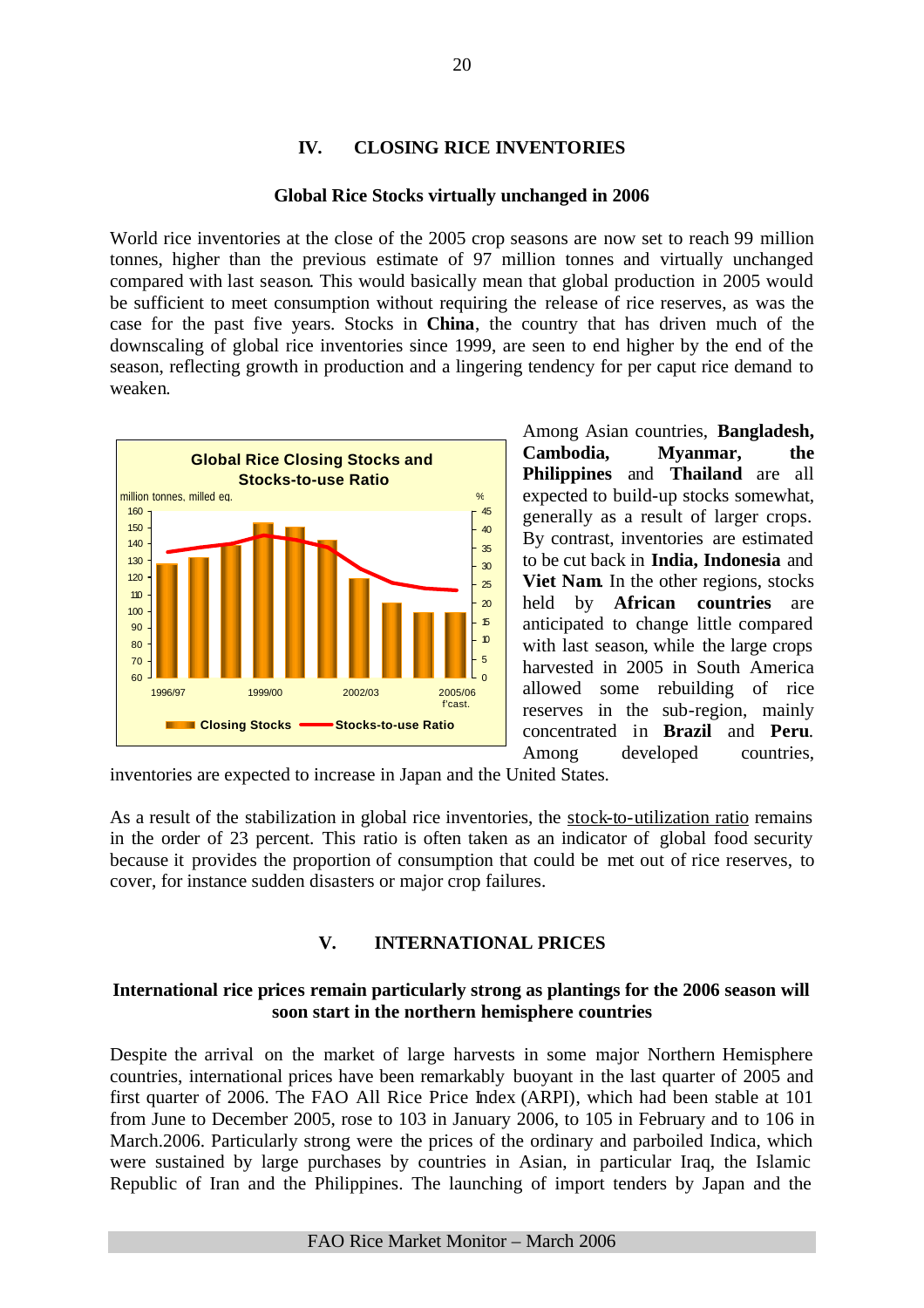



Republic of Korea also tended to lift Japonica rice quotations. The price index of aromatic rice has also moved higher since September. On the other hand, quotations of the lower quality Indica tended to weaken compared with the latest months of 2005, reflecting some retrenchment from the market of African buyers. The general strengthening of international rice prices in the first quarter of the year also reflected the effects of the government procurement programme at relatively high support prices in Thailand and a tightening of export availabilities in major exporting countries, including Viet Nam and India.

Availabilities of rice are expected to increase In April, when countries in the southern hemisphere start harvesting their main 2006 crops. Supplies from the 2005 secondary crops in northern hemisphere countries will also be reaching the market. These additional supplies may exert downward pressure on prices, especially if import demand by African countries remains weak. On the other hand, Governments in Thailand and Viet Nam have declared they will continue sustaining the market: in Viet Nam, authorities recently announced that leading rice exporting firms, such as the Northern Food Corporation (Vinafood1) and the Southern Food Corporation (Vinafood2), will be granted soft loans to enable them to store about 150 000 tonnes from the winter-spring crop with

the ultimate goal to shore up prices. Similarly, Thailand intervention programme covering the secondary crop launched on 15 March will likely prevent export prices from falling too much. In balance, even though international rice prices may edge lower in the next few months, the decline is likely to be contained.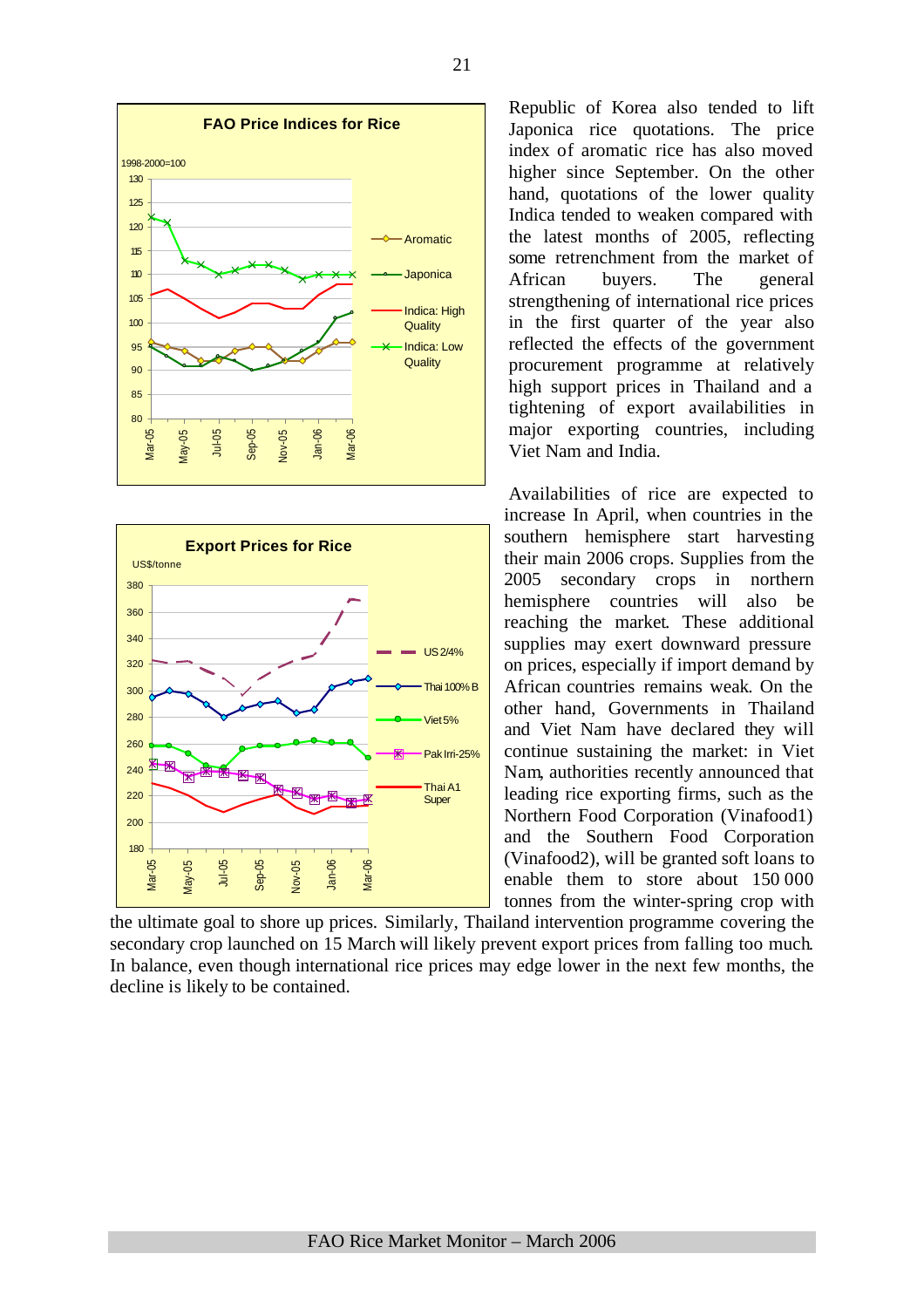|      |                    |     | <b>FAO Rice Price Indices</b> |                     |          |                 |
|------|--------------------|-----|-------------------------------|---------------------|----------|-----------------|
|      |                    | All |                               | <b>Indica</b>       | Japonica | <b>Aromatic</b> |
|      |                    |     | High                          | Low                 |          |                 |
|      |                    |     |                               | $1998 - 2000 = 100$ |          |                 |
| 2001 |                    | 74  | 74                            | 74                  | 76       | 69              |
| 2002 |                    | 72  | 73                            | 75                  | 67       | 74              |
| 2003 |                    | 82  | 79                            | 81                  | 82       | 91              |
| 2004 |                    | 104 | 101                           | 110                 | 104      | 96              |
| 2005 |                    | 103 | 104                           | 115                 | 92       | 94              |
|      | 2005 March         | 106 | 106                           | 122                 | 95       | 96              |
|      | April              | 106 | 107                           | 121                 | 93       | 95              |
|      | May                | 102 | 105                           | 113                 | 91       | 94              |
|      | June               | 101 | 103                           | 112                 | 91       | 92              |
|      | July               | 101 | 101                           | 110                 | 93       | 92              |
|      | August             | 101 | 102                           | 111                 | 92       | 94              |
|      | September          | 101 | 104                           | 112                 | 90       | 95              |
|      | October            | 101 | 104                           | 112                 | 91       | 95              |
|      | November           | 101 | 103                           | 111                 | 92       | 92              |
|      | December           | 101 | 103                           | 109                 | 94       | 92              |
|      | 2006 January       | 103 | 106                           | 110                 | 96       | 94              |
|      | February           | 105 | 108                           | 110                 | 101      | 96              |
|      | March <sup>*</sup> | 106 | 108                           | 110                 | 102      | 96              |
|      | 2005 Jan.-Mar.     | 106 | 107                           | 122                 | 94       | 96              |
|      | 2006 Jan.-Mar.     | 105 | 107                           | 110                 | 100      | 95              |

*Source : FAO* 

*N.B. - The FAO Rice Price Index is based on 16 rice export quotations. "Quality" is defined by the percentage of broken kernels, with high (low) quality referring to rice with less (equal to or more) than 20 percent brokens. The Sub-Index for Aromatic Rice follows movements in prices of Basmati and Fragrant rice.*

\* Four weeks only.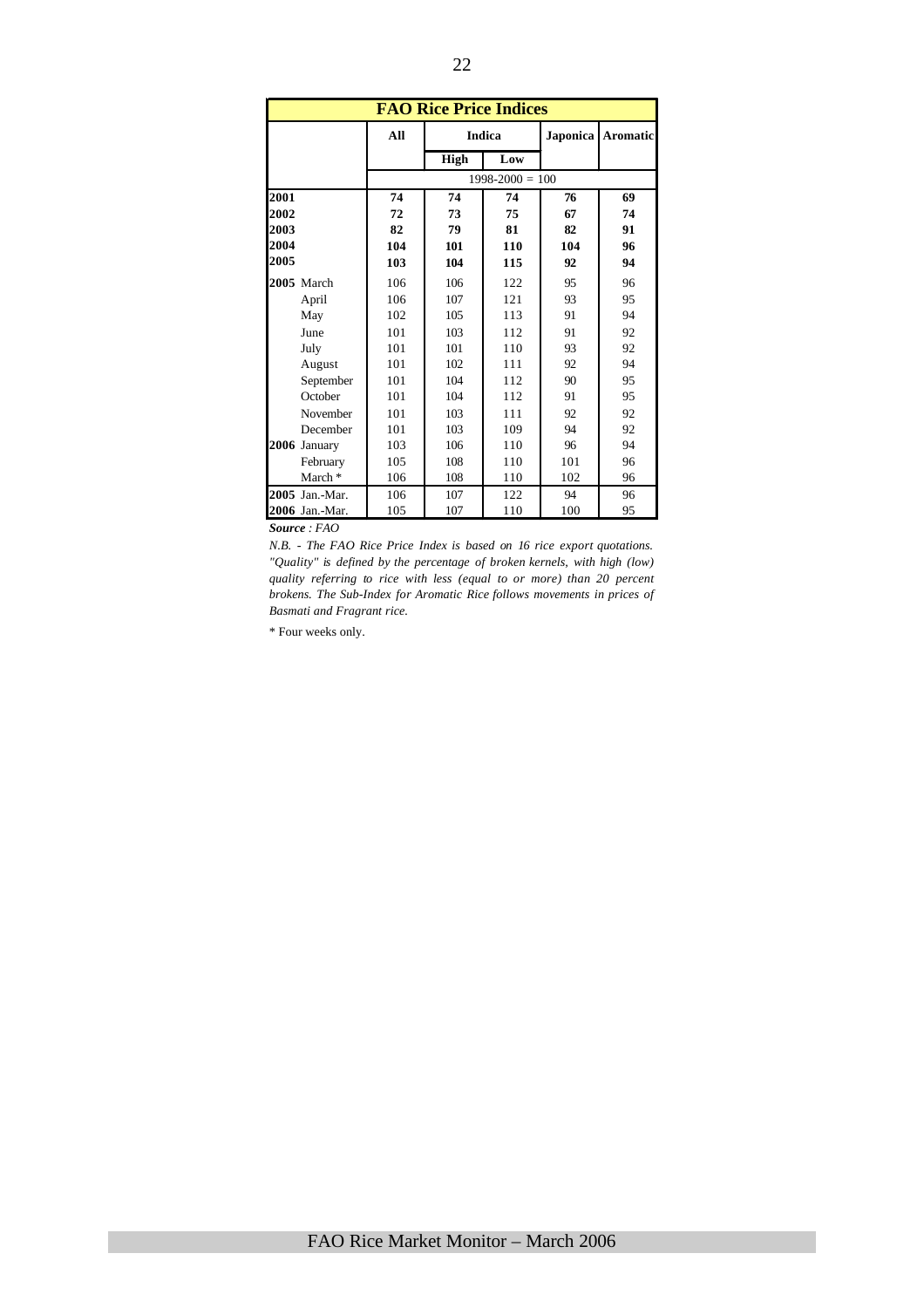|                                                                    |                                            |                           |                               |                   |             |              | <b>EXPORT PRICES FOR RICE</b> |            |                                           |                                 |                                                                   |                                   |                          |
|--------------------------------------------------------------------|--------------------------------------------|---------------------------|-------------------------------|-------------------|-------------|--------------|-------------------------------|------------|-------------------------------------------|---------------------------------|-------------------------------------------------------------------|-----------------------------------|--------------------------|
|                                                                    | Thai<br>White<br>100% B<br>second<br>grade | Thai<br>Parboiled<br>100% | U.S.<br>Long<br>Grain<br>2,4% | <b>Viet</b><br>5% | Thai<br>25% | India<br>25% | <b>Viet</b><br>25%            | Pak<br>25% | Thai<br>${\bf A1}$<br>${\bf Super}$<br>1/ | U.S.<br>Medium<br>Grain<br>2,4% | Egypt<br><b>Short</b><br>Grain,<br>Grade 2/<br>6% 178<br>Camolino | Pak<br><b>Basmati</b><br>Ordinary | Thai<br>Fragrant<br>100% |
|                                                                    |                                            |                           |                               |                   |             |              | US \$/tonne, f.o.b.           |            |                                           |                                 |                                                                   |                                   |                          |
| 2001                                                               | 177                                        | 194                       | 264                           | 166               | 153         | 185          | 148                           | 148        | 135                                       | 256                             | 204                                                               | 332                               | 275                      |
| 2002                                                               | 197                                        | 194                       | 207                           | 187               | 171         | 140          | 168                           | 159        | 151                                       | 219                             | 279                                                               | 366                               | 306                      |
| 2003                                                               | 201                                        | 196                       | 284                           | 183               | 176         | 163          | 167                           | 175        | 151                                       | 310                             | 291                                                               | 357                               | 449                      |
| 2004                                                               | 244                                        | 247                       | 372                           | 224               | 225         | n.a.         | 212                           | 230        | 207                                       | 420                             | 317                                                               | 468                               | 443                      |
| 2005                                                               | 291                                        | 285                       | 319                           | 255               | 259         | 236          | 239                           | 235        | 219                                       | 310                             | 327                                                               | 473                               | 404                      |
| 2005                                                               |                                            |                           |                               |                   |             |              |                               |            |                                           |                                 |                                                                   |                                   |                          |
| March                                                              | 295                                        | 288                       | 324                           | 258               | 266         | n.a.         | 244                           | 245        | 230                                       | 310                             | 324                                                               | 467                               | 427                      |
| April                                                              | 300                                        | 299                       | 321                           | 258               | 268         | n.a.         | 245                           | 243        | 226                                       | 309                             | 324                                                               | 472                               | 417                      |
| May                                                                | 298                                        | 290                       | 323                           | 252               | 263         | 237          | 239                           | 235        | 220                                       | 309                             | 326                                                               | 472                               | 403                      |
| June                                                               | 290                                        | 283                       | 315                           | 243               | 255         | 242          | 230                           | 239        | 213                                       | 309                             | 338                                                               | 472                               | 382                      |
| July                                                               | 280                                        | 274                       | 309                           | 241               | 247         | 240          | 222                           | 238        | 208                                       | 309                             | 331                                                               | 473                               | 377                      |
| August                                                             | 287                                        | 282                       | 296                           | 256               | 255         | 229          | 238                           | 236        | 214                                       | 309                             | 341                                                               | 475                               | 406                      |
| September                                                          | 290                                        | 287                       | 309                           | 258               | 258         | 229          | 240                           | 234        | 218                                       | n.a.                            | 326                                                               | 475                               | 401                      |
| October                                                            | 293                                        | 286                       | 318                           | 258               | 260         | 236          | 240                           | 225        | 221                                       | n.a.                            | 315                                                               | 475                               | 395                      |
| November                                                           | 283                                        | 275                       | 324                           | 261               | 250         | 236          | 243                           | 223        | 211                                       | n.a.                            | 312                                                               | 488                               | 383                      |
| December                                                           | 286                                        | 276                       | 327                           | 262               | 251         | 237          | 243                           | 218        | 206                                       | n.a.                            | 339                                                               | 500                               | 388                      |
| 2006                                                               |                                            |                           |                               |                   |             |              |                               |            |                                           |                                 |                                                                   |                                   |                          |
| January                                                            | 303                                        | 286                       | 346                           | 261               | 263         | 237          | 244                           | 220        | 212                                       | n.a.                            | 341                                                               | 500                               | 408                      |
| February                                                           | 307                                        | 289                       | 370                           | 261               | 263         | 238          | 244                           | 215        | 212                                       | n.a.                            | 348                                                               | 500                               | 423                      |
| March *                                                            | 309                                        | 291                       | 368                           | 249               | 265         | 239          | 239                           | 218        | 213                                       | n.a.                            | 358                                                               | 500                               | 436                      |
| 2005 Jan.-Mar.                                                     | 295                                        | 289                       | 329                           | 257               | 266         | n.a.         | 245                           | 245        | 231                                       | n.a.                            | 322                                                               | 460                               | 432                      |
| 2006 Jan.-Mar.                                                     | 306                                        | 289                       | 361                           | 257               | 264         | 238          | 242                           | 217        | 212                                       | n.a.                            | 349                                                               | 500                               | 422                      |
| Sources: Jackson Son & Co. (London) Ltd. and other public sources. |                                            |                           |                               |                   |             |              |                               |            |                                           |                                 |                                                                   |                                   |                          |
| 1/ White broken rice. 2/ F.A.S. basis.                             |                                            |                           |                               |                   |             |              |                               |            |                                           |                                 |                                                                   |                                   |                          |
| * Four weeks only.                                                 |                                            |                           |                               |                   |             |              |                               |            |                                           |                                 |                                                                   |                                   |                          |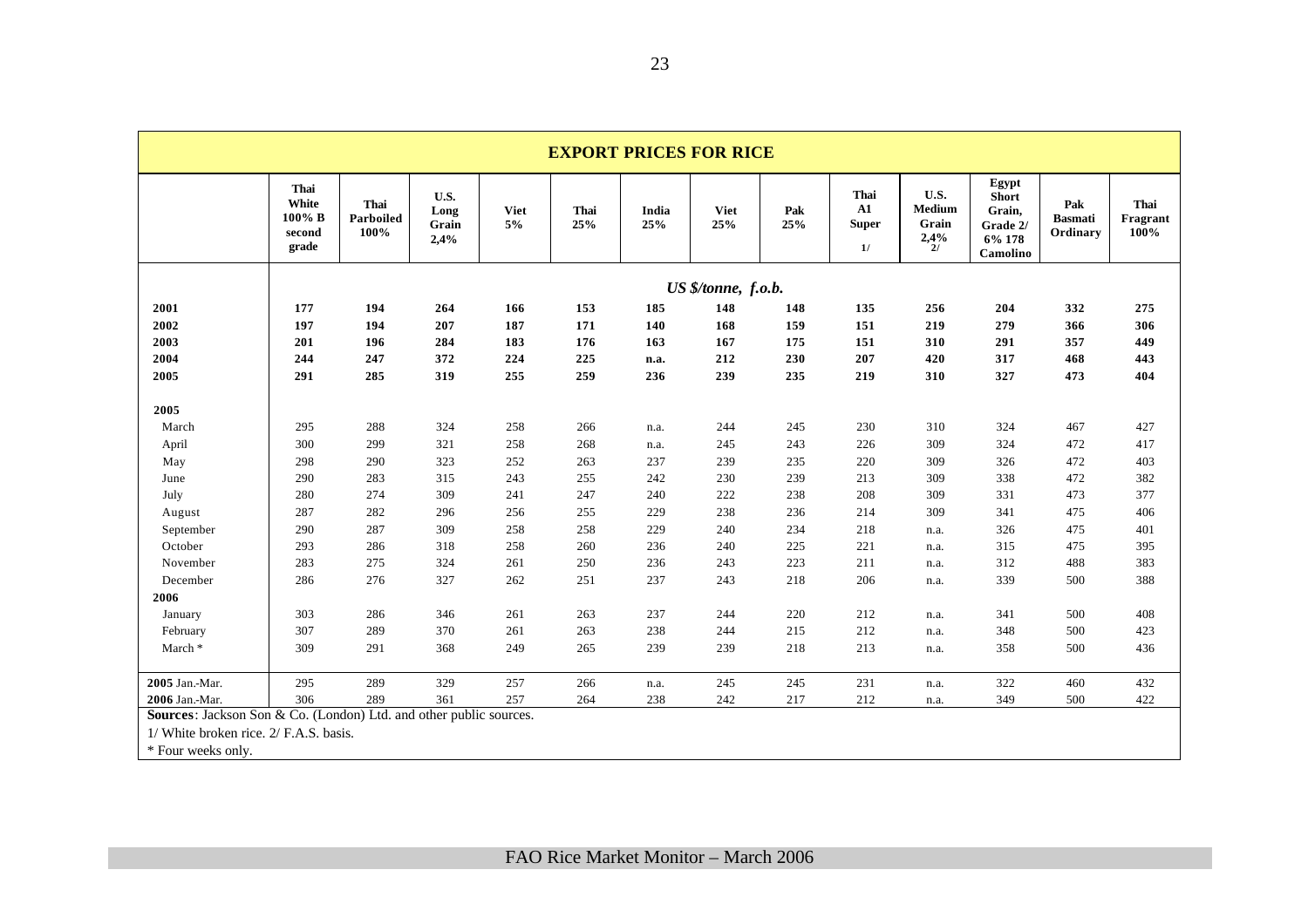|                       | 2004  | 2005<br>(estimated) | 2006<br>(forecast) |                             | 2004       | 2005<br>(estimated)    | $2006^{3/2}$<br>(forecast) |
|-----------------------|-------|---------------------|--------------------|-----------------------------|------------|------------------------|----------------------------|
|                       |       | million tonnes      |                    |                             |            | million tonnes, milled |                            |
| WORLD                 | 611.3 | 627.7               | 634.0              | <b>WORLD</b>                | 26.7       | 29.0                   | 27.8                       |
| Developing countries  | 585.2 | 601.8               | 607.9              | Developing countries        | 22.3       | 24.3                   | 23.3                       |
| Developed countries   | 26.1  | 25.9                | 26.1               | Developed countries         | 4.4        | 4.7                    | 4.6                        |
| <b>ASIA</b>           | 551.6 | 566.5               | 573.3              | <b>ASIA</b>                 | 12.0       | 13.1                   | 13.0                       |
| Bangladesh            | 37.7  | 41.1                | 41.4               | Bangladesh                  | 0.8        | 1.2                    | 0.8                        |
| Cambodia              | 4.2   | 5.6                 | 5.2                | China                       | 1.2        | 1.0                    | 1.3                        |
| China                 | 180.5 | 183.4               | 186.6              | of which Taiwan Prov.       | 0.2        | 0.1                    | 0.2                        |
| of which Taiwan Prov. | 1.4   | 1.5                 | 1.6                | Indonesia                   | 0.7        | 0.6                    | 1.0                        |
| India                 | 128.0 | 131.8               | 134.0              | Iran, Islamic Rep. of       | 1.0        | 1.0                    | 0.8                        |
| Indonesia             | 54.1  | 54.1                | 54.3               | Iraq                        | 1.1        | 1.0                    | 1.2                        |
| Iran, Islamic Rep. of | 3.1   | 3.3                 | 3.4                | Japan                       | 0.7        | 0.8                    | 0.7                        |
| Japan                 | 10.9  | 11.4                | 10.6               | Malaysia                    | 0.8        | 0.8                    | 0.8                        |
| Korea Rep. of         | 6.7   | 6.4                 | 6.3                | Philippines                 | 1.0        | 1.8                    | 1.5                        |
| Myanmar               | 23.7  | 24.5                | 24.8               | Saudi Arabia                | 0.9        | 0.9                    | 0.9                        |
| Pakistan              | 7.5   | 7.7                 | 7.8                | Sri Lanka                   | 0.2        | 0.1                    | 0.1                        |
| Philippines           | 14.5  | 15.0                | 15.2               |                             |            |                        |                            |
| Sri Lanka             | 2.6   | 3.2                 | 3.1                | <b>AFRICA</b>               | 8.6        | 9.8                    | 8.7                        |
| Thailand              | 28.5  | 29.9                | 30.5               | Côte d'Ivoire               | 0.8        | 0.9                    | 0.9                        |
| Viet Nam              | 36.2  | 35.8                | 36.5               | Nigeria                     | 1.6        | 2.0                    | 1.2                        |
|                       |       |                     |                    | Senegal                     | 0.8        | 0.9                    | 0.9                        |
| 1.00101               | 10 A  | 200                 | 212                | $\sim$ $\sim$ $\sim$ $\sim$ | $\sim$ $-$ | $\sim$ $\sim$          | $\sim$ $\sim$              |

Tanzania  $0.9$  1.0 0.9<br>
Southern Africa 3.3 3.6 3.8

Cuba 0.6 0.6 0.6 Dominican Rep. 0.6 0.6 0.7 Mexico 0.3 0.3 0.3 **SOUTH AMERICA 23.3 24.1 21.9** 

| China                 | 180.5 | 183.4          | 186.6 | of which Taiwan Prov.  | 0.2 | 0.1 | 0.2 |
|-----------------------|-------|----------------|-------|------------------------|-----|-----|-----|
| of which Taiwan Prov. | 1.4   | 1.5            | 1.6   | Indonesia              | 0.7 | 0.6 | 1.0 |
| India                 | 128.0 | 131.8          | 134.0 | Iran, Islamic Rep. of  | 1.0 | 1.0 | 0.8 |
| Indonesia             | 54.1  | 54.1           | 54.3  | Iraq                   | 1.1 | 1.0 | 1.2 |
| Iran, Islamic Rep. of | 3.1   | 3.3            | 3.4   | Japan                  | 0.7 | 0.8 | 0.7 |
| Japan                 | 10.9  | 11.4           | 10.6  | Malaysia               | 0.8 | 0.8 | 0.8 |
| Korea Rep. of         | 6.7   | 6.4            | 6.3   | Philippines            | 1.0 | 1.8 | 1.5 |
| Myanmar               | 23.7  | 24.5           | 24.8  | Saudi Arabia           | 0.9 | 0.9 | 0.9 |
| Pakistan              | 7.5   | 7.7            | 7.8   | Sri Lanka              | 0.2 | 0.1 | 0.1 |
| Philippines           | 14.5  | 15.0           | 15.2  |                        |     |     |     |
| Sri Lanka             | 2.6   | 3.2            | 3.1   | <b>AFRICA</b>          | 8.6 | 9.8 | 8.7 |
| Thailand              | 28.5  | 29.9           | 30.5  | Côte d'Ivoire          | 0.8 | 0.9 | 0.9 |
| Viet Nam              | 36.2  | 35.8           | 36.5  | Nigeria                | 1.6 | 2.0 | 1.2 |
|                       |       |                |       | Senegal                | 0.8 | 0.9 | 0.9 |
| AFRICA                | 19.4  | 20.8           | 21.3  | South Africa           | 0.7 | 1.0 | 0.9 |
| North Africa          | 6.4   | 6.2            | 6.2   | <b>CENTRAL AMERICA</b> | 2.0 | 2.4 | 2.3 |
| Egypt                 | 6.4   | 6.1            | 6.2   | Cuba                   | 0.6 | 0.8 | 0.8 |
|                       |       |                |       | Mexico                 | 0.5 | 0.5 | 0.5 |
| Sub-Saharan Africa    | 13.0  | 14.6           | 15.1  |                        |     |     |     |
| Western Africa        | 8.1   | 9.1            | 9.6   | <b>SOUTH AMERICA</b>   | 1.1 | 0.8 | 1.0 |
| Côte d'Ivoire         | 1.2   | 1.2            | 1.0   | <b>Brazil</b>          | 0.9 | 0.5 | 0.8 |
| Guinea                | 0.9   | 1.0            | 1.0   | Peru                   | 0.1 | 0.1 | 0.0 |
| Mali                  | 0.7   | 0.9            | 0.9   |                        |     |     |     |
| Nigeria               | 3.5   | 4.2            | 4.8   | <b>NORTH AMERICA</b>   | 0.8 | 0.7 | 0.8 |
| Central Africa        | 0.4   | 0.4            | 0.4   | Canada                 | 0.3 | 0.3 | 0.3 |
| Eastern Africa        | 1.2   | 1.4            | 1.3   | <b>United States</b>   | 0.5 | 0.4 | 0.5 |
| Tanzania              | 09    | 1 <sub>0</sub> | 09    |                        |     |     |     |

#### **WORLD EXPORTS OF RICE**

| <b>SOUTH AMERICA</b>                  | 23.3 | 24.1 | 21.9 |                       | 2004 | 2005                   | $2006^{3/}$ |
|---------------------------------------|------|------|------|-----------------------|------|------------------------|-------------|
| Argentina                             | 1.1  | 1.0  | 1.0  |                       |      | (estimated)            | (forecast)  |
| Brazil                                | 12.8 | 13.2 | 11.5 |                       |      |                        |             |
| Colombia                              | 2.7  | 2.6  | 2.6  |                       |      | million tonnes, milled |             |
| Peru                                  | 1.8  | 2.5  | 2.2  |                       |      |                        |             |
| Uruguay                               | 1.3  | 1.2  | 1.1  | <b>WORLD</b>          | 26.7 | 29.0                   | 27.8        |
|                                       |      |      |      | Developing countries  | 23.2 | 24.7                   | 23.2        |
| <b>NORTH AMERICA</b>                  | 10.5 | 10.1 | 10.4 | Developed countries   | 3.6  | 4.4                    |             |
| <b>United States</b>                  | 10.5 | 10.1 | 10.4 |                       |      |                        |             |
|                                       |      |      |      | <b>ASIA</b>           | 21.2 | 22.1                   | 21.2        |
| <b>EUROPE</b>                         | 3.4  | 3.4  | 3.4  | China                 | 1.0  | 0.7                    |             |
| EU<br>2/                              | 2.8  | 2.7  | 2.7  | of which Taiwan Prov. | 0.1  | 0.0                    |             |
|                                       |      |      |      | India                 | 3.6  | 4.8                    |             |
| <b>OCEANIA</b>                        | 0.6  | 0.3  | 1.0  | Mvanmar               | 0.1  | 0.2                    |             |
| Australia                             | 0.5  | 0.3  | 1.0  | Pakistan              | 1.9  | 3.0                    |             |
|                                       |      |      |      | Thailand              | 10.1 | 7.5                    |             |
|                                       |      |      |      | Viet Nam              | 4.1  | 5.2                    |             |
|                                       |      |      |      | <b>AFRICA</b>         | 0.8  | 1.1                    |             |
|                                       |      |      |      | Egypt                 | 0.8  | 1.1                    |             |
|                                       |      |      |      | <b>SOUTH AMERICA</b>  | 1.2  | 1.6                    |             |
|                                       |      |      |      | Argentina             | 0.3  | 0.3                    |             |
|                                       |      |      |      | Guyana                | 0.3  | 0.2                    |             |
|                                       |      |      |      | Uruguay               | 6.0  | 0.7                    |             |
|                                       |      |      |      | <b>NORTH AMERICA</b>  | 3.1  | 3.9                    |             |
|                                       |      |      |      | <b>United States</b>  | 3.1  | 3.9                    |             |
|                                       |      |      |      | <b>EUROPE</b>         | 0.3  | 0.2                    |             |
| <b>FOOTNOTES:</b>                     |      |      |      | EU<br>2/              | 0.3  | 0.2                    |             |
| Totals computed from unrounded data.  |      |      |      |                       |      |                        |             |
| 1/ EU-15 until 2003, EU-25 from 2004. |      |      |      | <b>OCEANIA</b>        | 0.1  | 0.1                    |             |
| 2/ Highly tentative.                  |      |      |      | Australia             | 0.1  | 0.1                    |             |

# FAO Rice Market Monitor – March 2006

Southern Africa  $\begin{array}{ccccccccc}\n3.3 & 3.6 & 3.8 \\
3.3 & 3.6 & 3.8 \\
\hline\nMadagascar & & & 3.0 & 3.4 & 3.5\n\end{array}$  **EUROPE 1.8** 1.7 1.8<br> **Madagascar** 3.0 3.4 3.5 **EU** 2/ 0.7 0.9 1.0 Madagascar 3.0 3.4 3.5 EU 2/ 0.7 0.9 1.0 Mozambique 0.2 0.2 0.2 Russian Fed. 0.5 0.4 0.4 **CENTRAL AMERICA 2.4 2.5 2.6 OCEANIA 0.4 0.4 0.0** 

#### **WORLD PADDY PRODUCTION 1 I** WORLD IMPORTS OF RICE